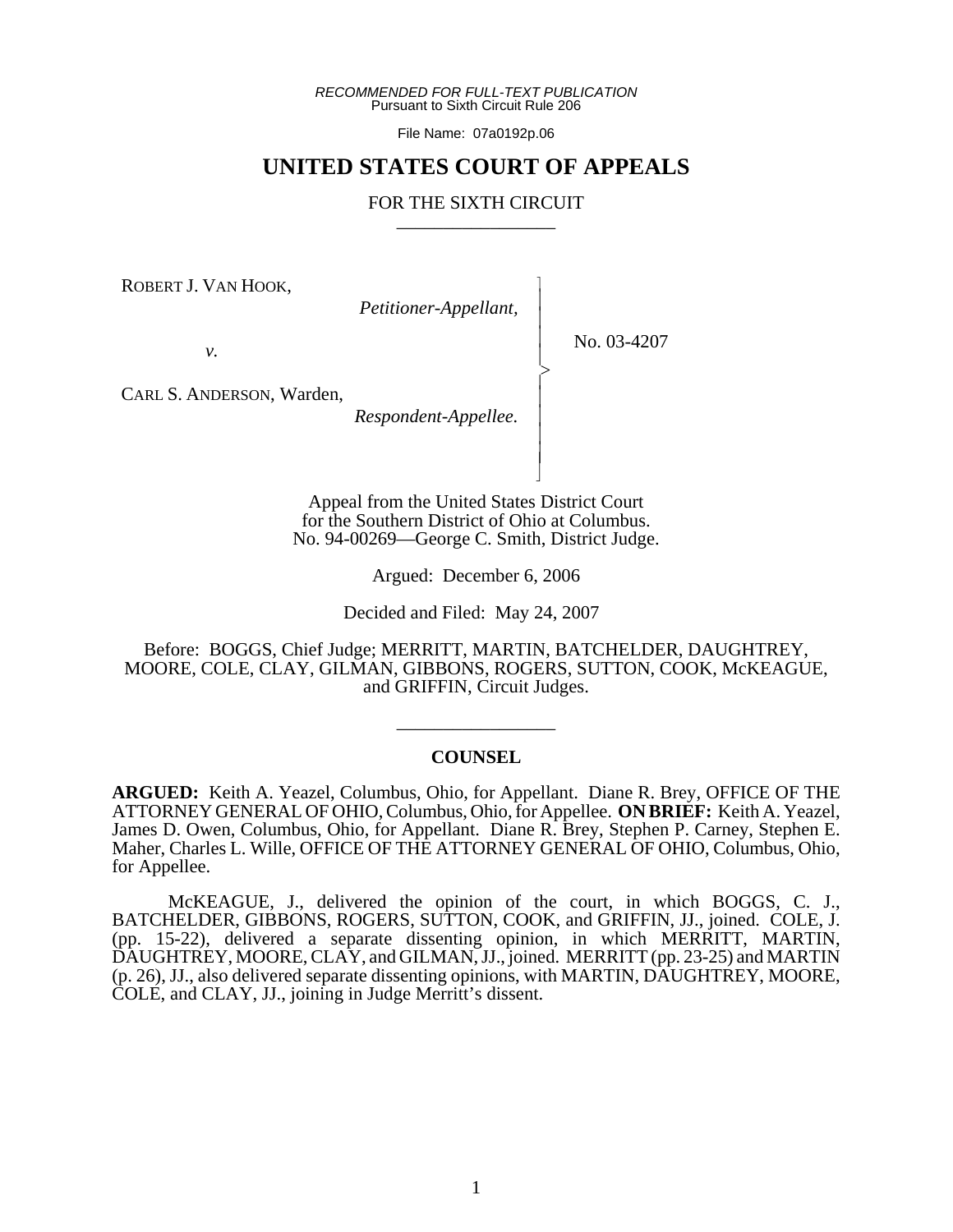### **OPINION \_\_\_\_\_\_\_\_\_\_\_\_\_\_\_\_\_**

**\_\_\_\_\_\_\_\_\_\_\_\_\_\_\_\_\_**

McKEAGUE, Circuit Judge. Following the arrest of a suspect, the police advise him of his rights outlined in *Miranda v. Arizona*, 384 U.S. 436 (1966). The suspect asks for a lawyer. Under *Edwards v. Arizona*, 451 U.S. 477, 484-85 (1981), all questioning must then stop (a) until a lawyer has been provided, or (b) unless the suspect "himself" initiates a discussion. Later, police talk to the suspect's mother (or a close friend, sibling, etc.), and, based on that conversation, they believe that the suspect now wants to talk with them without a lawyer. Are they permitted to approach the suspect and inquire whether he now wants to talk, based solely on the discussion with the mother? Or, rather, are they precluded from acting on that information because it was not communicated to them directly by the suspect? Today we join several of our sister circuits in holding that the police can make the limited inquiry without running afoul of *Edwards.*

**I**

Petitioner Robert Van Hook went to a Cincinnati bar patronized by male homosexuals in February 1985. He met the victim, David Self, and the two left together for Self's apartment. Once at the apartment, and after Self approached Van Hook in a sexual manner, Van Hook strangled Self to the point of unconsciousness. Using a paring knife from the kitchen, Van Hook repeatedly stabbed Self in the head and abdomen. He attempted unsuccessfully to sever the head from the body. He stabbed so violently that he created a large cavity in Self's body, exposing several internal organs. At one point, he tried to pierce Self's heart. In a final act against Self, Van Hook stuffed several items, including the paring knife, into the gaping cavity and left them there. He proceeded to take several items from Self's apartment and fled.

Van Hook eventually made his way to Ft. Lauderdale, Florida, where he was arrested two months later by local police. The police read him his *Miranda* rights. Although initially agreeing to talk, Van Hook told police, "[M]aybe I should have an attorney present." JA 5462. The officers, having understood him to be asking for a lawyer, did not further question him about the murder.**<sup>1</sup>**

Later that day, Cincinnati Police Detective William Davis came to Ft. Lauderdale to facilitate Van Hook's extradition and transportation back to Ohio. Van Hook had not yet been provided with counsel. After talking with the suspect's mother, Det. Davis believed that Van Hook might want to talk to police about the murder. On first engaging Van Hook, Det. Davis discussed the matter of extradition and confirmed that Van Hook wished to waive any objection to extradition. The detective then told Van Hook that they "had a lot to talk about," but that they "could not talk . . . unless he himself wanted to make a statement." JA 3789. "[A]t that point, [Van Hook] indicated he had talked to his mother, and that she had told him just to tell the truth, and he wanted to make a statement." *Id.* After having his *Miranda* rights read to him again, and waiving them, Van Hook gave a full and graphic confession.

A grand jury returned an indictment charging Van Hook with aggravated murder and aggravated robbery. Prior to trial, defense counsel moved to suppress the confession. Finding that Van Hook had invoked his right to have counsel present but then had reinitiated discussions with

**<sup>1</sup>** In 1985, the officers did not have the benefit of the Supreme Court's decision in *Davis v. United States*, 512 U.S. 452 (1994), when the Court made clear that a suspect in custody must "unambiguously request counsel," *id.* at 458, and that "maybe I should talk to a lawyer" is not an unequivocal request, *id.* at 462. In 2007, Van Hook's statement might well not have sufficed to require that questioning be stopped. The officers did, however, understand Van Hook to have asked for a lawyer, and stopped any further questioning of him based on his statement.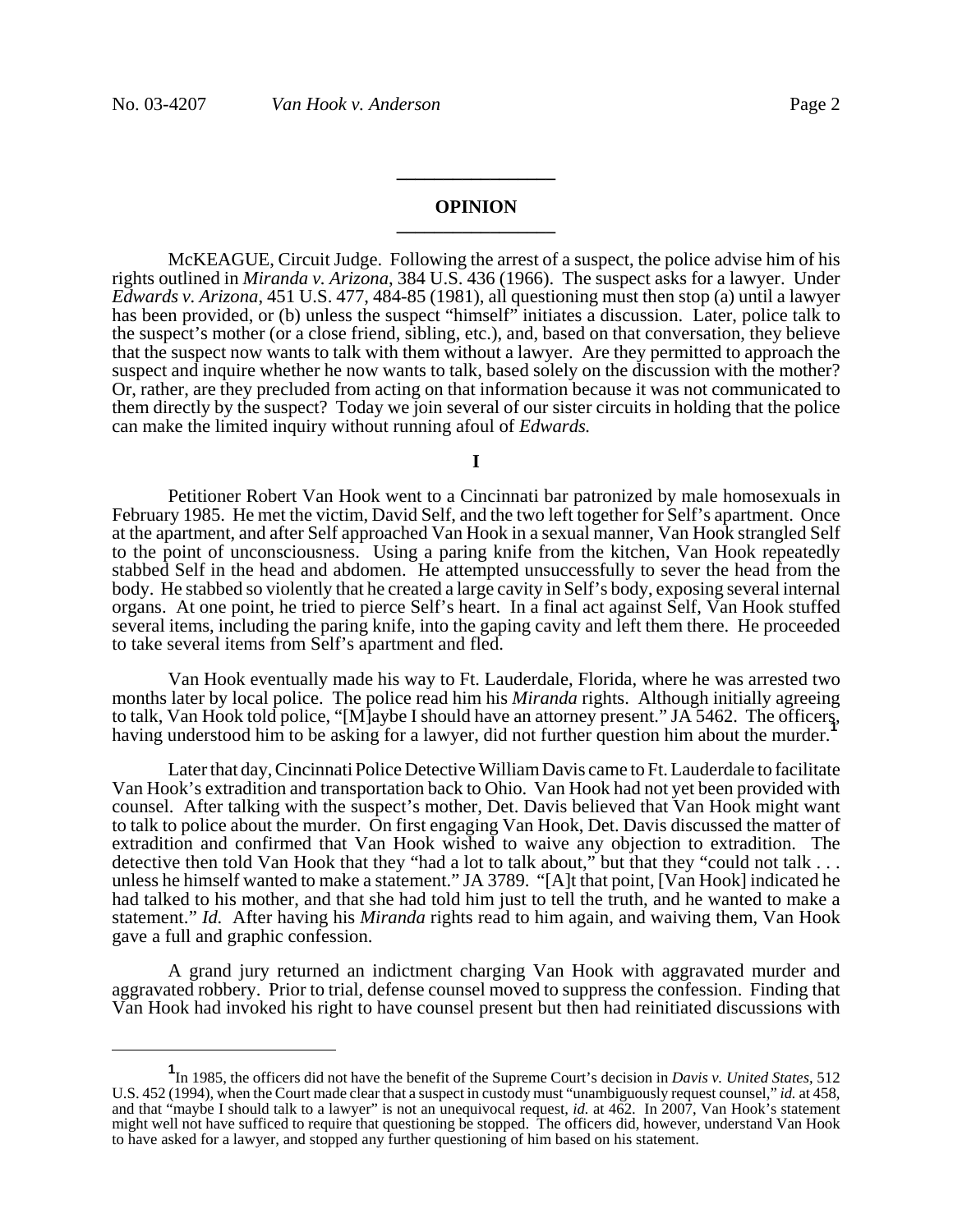police, the Ohio trial court admitted the confession. At trial, Van Hook never denied killing Self, but instead claimed temporary insanity. A three-judge panel rejected his defense, convicted him of aggravated murder with a death specification and aggravated robbery and sentenced him to death.

After being denied any relief in the state courts on direct appeal, *see State v. Van Hook*, 530 N.E.2d 883 (Ohio 1988), *cert. denied*, 489 U.S. 1100 (1989), and on collateral review, Van Hook sought a writ of habeas corpus in federal district court. He raised multiple claims of error. The district court denied the petition on all claims. On appeal, a panel of this court reversed the district court's judgment on Van Hook's Fifth Amendment claim, concluding, as a matter of law, that a suspect could not initiate discussions with police through a third party; rather, the suspect, and only the suspect "himself," could "initiate the conversation." *Van Hook v. Anderson*, 444 F.3d 830, 836 (6th Cir. 2006) (vacated). The panel declined to address the factual question of what Van Hook's mother said to Det. Davis that led him to believe Van Hook might want to talk with him. *Id.* It further declined to reach Van Hook's remaining claims for relief. On the warden's petition, the court decided to vacate the panel's opinion and hear the appeal *en banc*.

**II**

Van Hook sought habeas relief more than a year before the effective date of the Antiterrorism and Effective Death Penalty Act of 1996, Pub. L. No. 104-132, 110 Stat. 1214 (the "AEDPA"). Thus, we review his petition under pre-AEDPA habeas law. *Lindh v. Murphy*, 521 U.S. 320, 326-27 (1997). A "high measure of deference" is owed to the factual findings of state courts. *Sumner v. Mata*, 455 U.S. 591, 598 (1982) (citing the pre-AEDPA version of 28 U.S.C. § 2254(d)); *see also Mapes v. Coyle*, 171 F.3d 408, 413 (6th Cir. 1999) (explaining that state court findings of fact are presumed correct unless rebutted by clear and convincing evidence); *Lundy v. Campbell*, 888 F.2d 467, 469 (6th Cir. 1989) (noting that federal courts must give "complete deference to evidence-supported state court findings of fact"). On the other hand, we review questions of law, as well as mixed questions of law and fact, *de novo*. *Mapes*, 171 F.3d at 413. Whether a suspect clearly and unequivocally asked for counsel, and whether the suspect initiated discussions with police after asking for counsel, are ultimately legal questions. *United States v. Whaley*, 13 F.3d 963, 966, 968 (6th Cir. 1994). The underlying questions of "what happened"—i.e., "basic, primary, or historical facts"—are, however, findings of fact that are presumed correct unless rebutted with clear and convincing evidence. *Thompson v. Keohane*, 516 U.S. 99, 110-13 (1995); *cf. Whaley*, 13 F.3d at 968 ("While we accept, unless clearly erroneous, the facts that the district court found, whether those facts together constitute an 'initiation' under *Edwards* is a legal question we review *de novo*.").

# **III**

### **A**

Van Hook contends that his confession to the murder of David Self should have been suppressed under *Edwards*. As guaranteed by the Fifth Amendment to the federal Constitution, "[n]o person . . . shall be compelled in any criminal case to be a witness against himself." U.S. Const. amend. V. Of course, "[f]reedom of choice is not a stranger to the constitutional design of procedural protections for a defendant in a criminal proceeding." *Faretta v. California*, 422 U.S. 806, 834 n.45 (1975). A criminal suspect is free to offer a confession to authorities, subject to special procedural protections.

"[T]he Fifth Amendment right against self-incrimination and the Due Process Clause of the Fourteenth Amendment" require "that a confession be voluntary to be admitted into evidence." *Dickerson v. United States*, 530 U.S. 428, 433 (2000) (citations omitted). "[T]he advent of modern custodial police interrogation brought with it an increased concern about confessions obtained by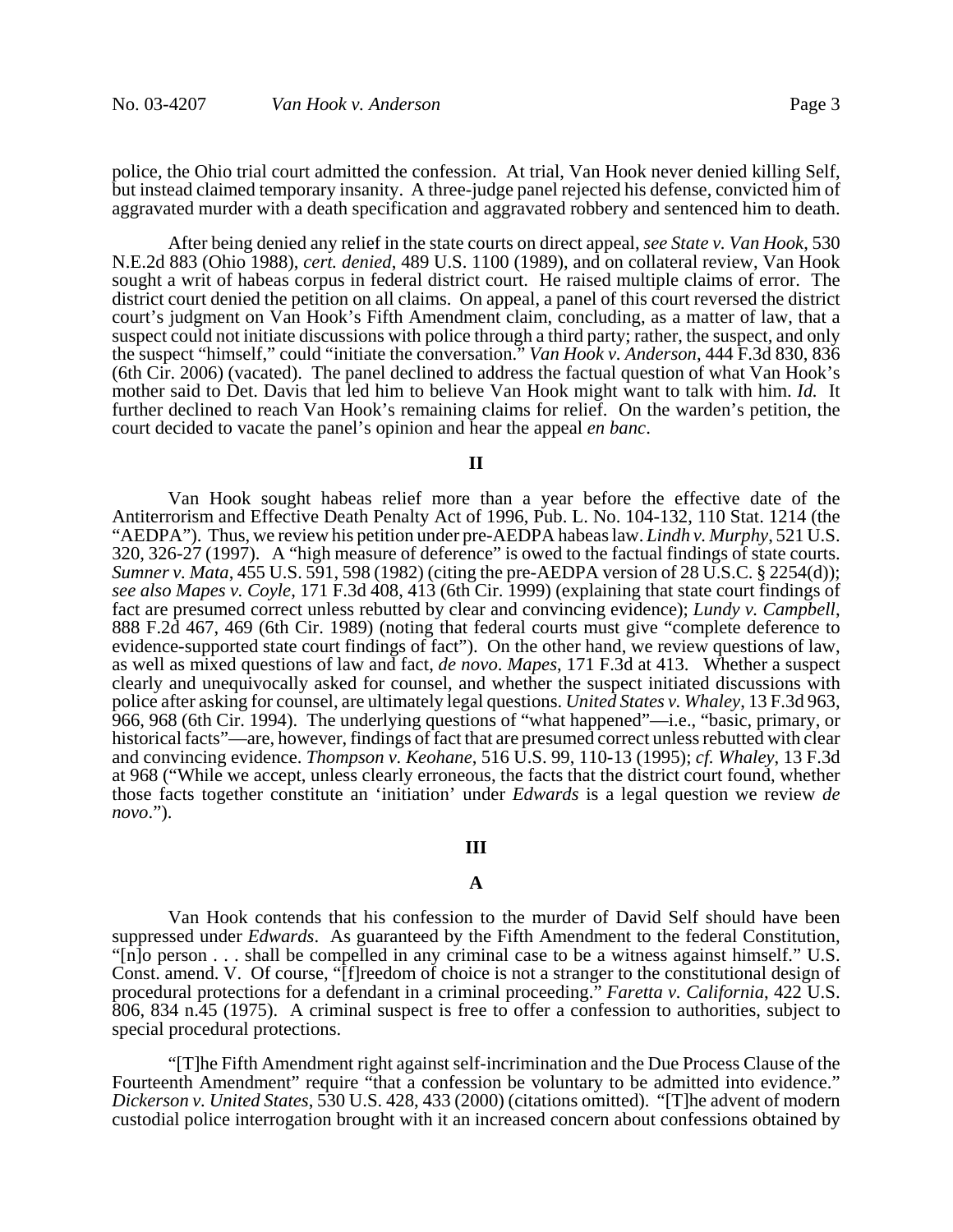coercion." *Id.* at 434-35 (citation omitted). To address this concern, the Supreme Court "laid down concrete constitutional guidelines for law enforcement agencies and courts to follow," *id*. at 435 (internal quotation marks omitted), including the procedures announced in *Miranda* and extended in *Edwards*.

The rule of *Edwards*—a suspect who is in custody and has asked for a lawyer must not be subject to further interrogation<sup>2</sup> until a lawyer has been provided or unless the suspect initiates a discussion—is "a corollary to *Miranda*'s admonition that if the individual states that he wants an attorney, the interrogation must cease until an attorney is present." *Arizona v. Roberson*, 486 U.S. 675, 680 (1988) (internal quotation marks and brackets omitted). It "is designed to prevent police from badgering a defendant into waiving his previously asserted *Miranda* rights." *Davis*, 512 U.S. at 458 (internal quotation marks omitted). "In the absence of such a bright-line prohibition, the authorities through 'badgering' or 'overreaching'—explicit or subtle, deliberate or unintentional—might otherwise wear down the accused and persuade him to incriminate himself." *Smith v. Illinois*, 469 U.S. 91, 98 (1984) (internal quotation marks and brackets omitted); *see also North Carolina v. Butler*, 441 U.S. 370, 374 (1979) ("Without proper safeguards the process of incustody interrogation of persons suspected or accused of crime contains inherently compelling pressures which work to undermine the individual's will to resist and to compel him to speak where he would not otherwise do so freely."). Moreover, the rule provides "clear and unequivocal guidelines to the law enforcement profession," *Roberson*, 486 U.S. at 682, and "conserves judicial resources which would otherwise be expended in making difficult determinations of voluntariness," *Minnick v. Mississippi*, 498 U.S. 146, 151 (1990).

#### **B**

The rule of *Edwards* embodies two independent inquiries:

First, courts must determine whether the accused actually invoked his right to counsel. . . . Second, if the accused invoked his right to counsel, courts may admit his responses to further questioning only on finding that he (a) initiated further discussions with the police, and (b) knowingly and intelligently waived the right he had invoked.

*Smith*, 469 U.S. at 95 (citations omitted). On the first inquiry, we agree with the district court and find no error in the conclusion of the Ohio courts that Van Hook asked for the presence of a lawyer, especially in light of the police officers' statements that they understood him to have asked for a lawyer, and their cessation of any further questioning. *See Abela v. Martin*, 380 F.3d 915, 926 (6th Cir. 2004) (explaining that courts can consider the "surrounding circumstances" of a request, including the response of the officers, to "confirm that a reasonable officer would understand [the suspect's] statement to be a clear request for counsel"). As to the latter part of the second inquiry, whether Van Hook's waiver of his rights and confession in response to questioning were knowing and intelligent, the district court concluded that they were under the totality of the circumstances. On appeal, Van Hook has not contested the district court's ruling in this regard.**<sup>3</sup>** He has, therefore, waived the right to challenge this holding. Fed. R. App. P. 28; *Dixon v. Ashcroft*, 392 F.3d 212, 217

**<sup>2</sup>** An interrogation is defined as an exchange between police and a suspect in custody "reasonably likely to evoke an incriminating response." *Rhode Island v. Innis*, 446 U.S. 291, 301 n.7 (1980).

**<sup>3</sup>** *See, e.g.*, Appellant's Final Brief at 39 ("The discrete issue is whether Van Hook actually initiated contact with CPD Officers through the use of a non-attorney third-party agent, his mother, prior to his confession, in conformance with the constitutional rules enunciated in *Edwards v. Arizona*."). Nowhere in his final brief, reply brief, or supplemental brief does Van Hook argue that his waiver of the rights to silence and to counsel was not knowing or intelligent under the totality of the circumstances.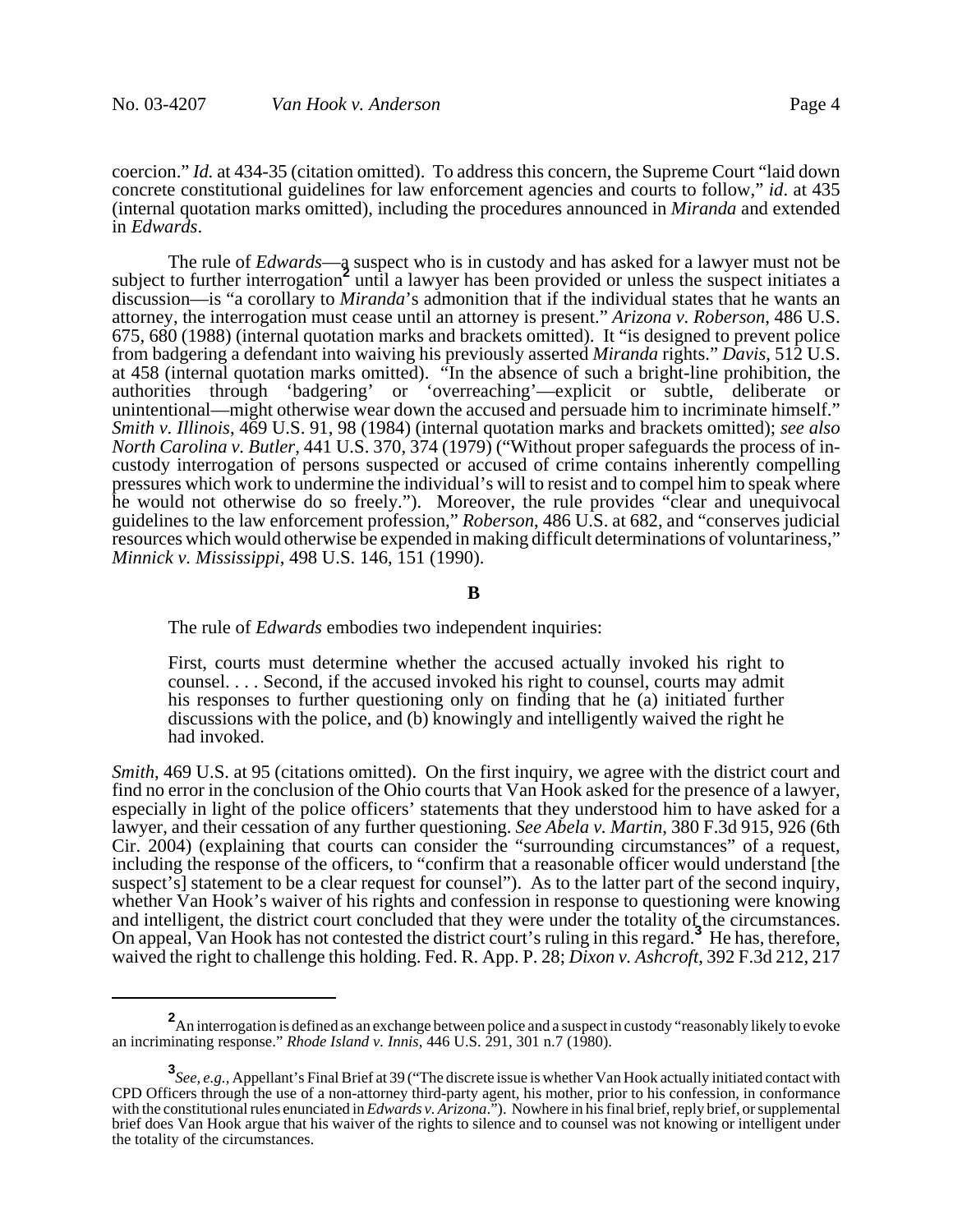(6th Cir. 2004). It follows that Van Hook's waiver of his rights to silence and to counsel has been finally determined to have been knowing and intelligent. That question is not before us on appeal. Thus, we are left to consider the gravamen of Van Hook's *Edwards* claim: whether he initiated further discussions with the police.

It is undisputed by the parties, and confirmed by the record, that Van Hook did not directly approach the police to discuss the murder. "[W]hen an accused has invoked his right to have counsel present during custodial interrogation, a valid waiver of that right cannot be established by showing only that he responded to further police-initiated custodial interrogation even if he has been advised of his rights." *Edwards*, 451 U.S. at 484. If a discussion comes at the behest of the police after the right to counsel has been invoked, it is presumed coercive. *Roberson*, 486 U.S. at 685-86. If all the record showed was Det. Davis—unprompted—initiated the discussion, the confession would likely have to be suppressed. *Edwards*, 451 U.S. at 484-85; *Whaley*, 13 F.3d at 967.

The record, however, shows more.

### **C**

The facts in this case require us to resolve first the legal question whether a suspect can initiate discussions with police through a third party. The petitioner argues, under a plain reading of *Edwards*, that only the suspect "himself" can communicate a willingness and a desire to talk with the police (i.e., from the suspect's lips to the police's ears). We disagree.

There is no sound justification for reading the statement from *Edwards* that the suspect "himself" must initiate a discussion to imply the suspect, and only the suspect, can inform the police he wants to talk. The Supreme Court did not command in *Edwards* that a suspect must directly inform the police he wants to talk, as opposed to informing them through a third party. The propriety of communication through a third party was not before the Court in *Edwards*, nor has the Court taken up the issue since that decision. "Constitutional rights are not defined by inferences from opinions which did not address the question at issue." *Texas v. Cobb*, 532 U.S. 162, 169 (2001).

While *Edwards* set out the general rule, the Court has, when faced with circumstances not addressed in that original decision, both extended the rule, *see, e.g.*, *Roberson*, 486 U.S. at 687-88 (concluding that *Edwards* applies when a police-initiated interrogation following a suspect's request for counsel occurs in the context of a separate investigation), and restricted it, *see, e.g.*, *Davis*, 512 U.S. at 459-60 (concluding that *Edwards* does not apply when a suspect fails to unambiguously ask for a lawyer). As the Court explained in *Dickerson*, such refinement in the face of new circumstances is entirely appropriate: "No court laying down a general rule can possibly foresee the various circumstances in which counsel will seek to apply it, and the sort of modifications represented by [cases extending and restricting *Miranda*] are as much a normal part of constitutional law as the original decision." 530 U.S. at 441.

**<sup>4</sup>** The Supreme Court held in *Dickerson* that *Miranda* announced a "constitutional rule that Congress may not supersede legislatively." 530 U.S. at 444. Since that decision, there has been considerable disagreement over whether the Court intended to repudiate its earlier descriptions of *Miranda* as a "prophylactic rule" by adopting the "constitutional rule" description, or whether, instead, the two concepts are reconcilable. *Compare United States v. Patane*, 542 U.S. 630, 636 (2004) ("[T]he *Miranda* rule is a prophylactic employed to protect against violations of the Self-Incrimination Clause.") (Thomas, J., announcing the judgment of the Court and an opinion joined by Chief Justice Rehnquist and Justice Scalia), *Chavez v. Martinez*, 538 U.S. 760, 770 (2003) ("In the Fifth Amendment context, we have created prophylactic rules designed to safeguard the core constitutional right protected by the Self-Incrimination Clause.") (Thomas, J., announcing the judgment of the Court and an opinion joined by Chief Justice Rehnquist and Justices O'Connor and Scalia), *and Hannon v. Sanner*, 441 F.3d 635, 637 (8th Cir. 2006) ("The Court defined *Miranda* as a 'constitutional decision' announcing a 'constitutional rule,' but never described the *Miranda* safeguards as a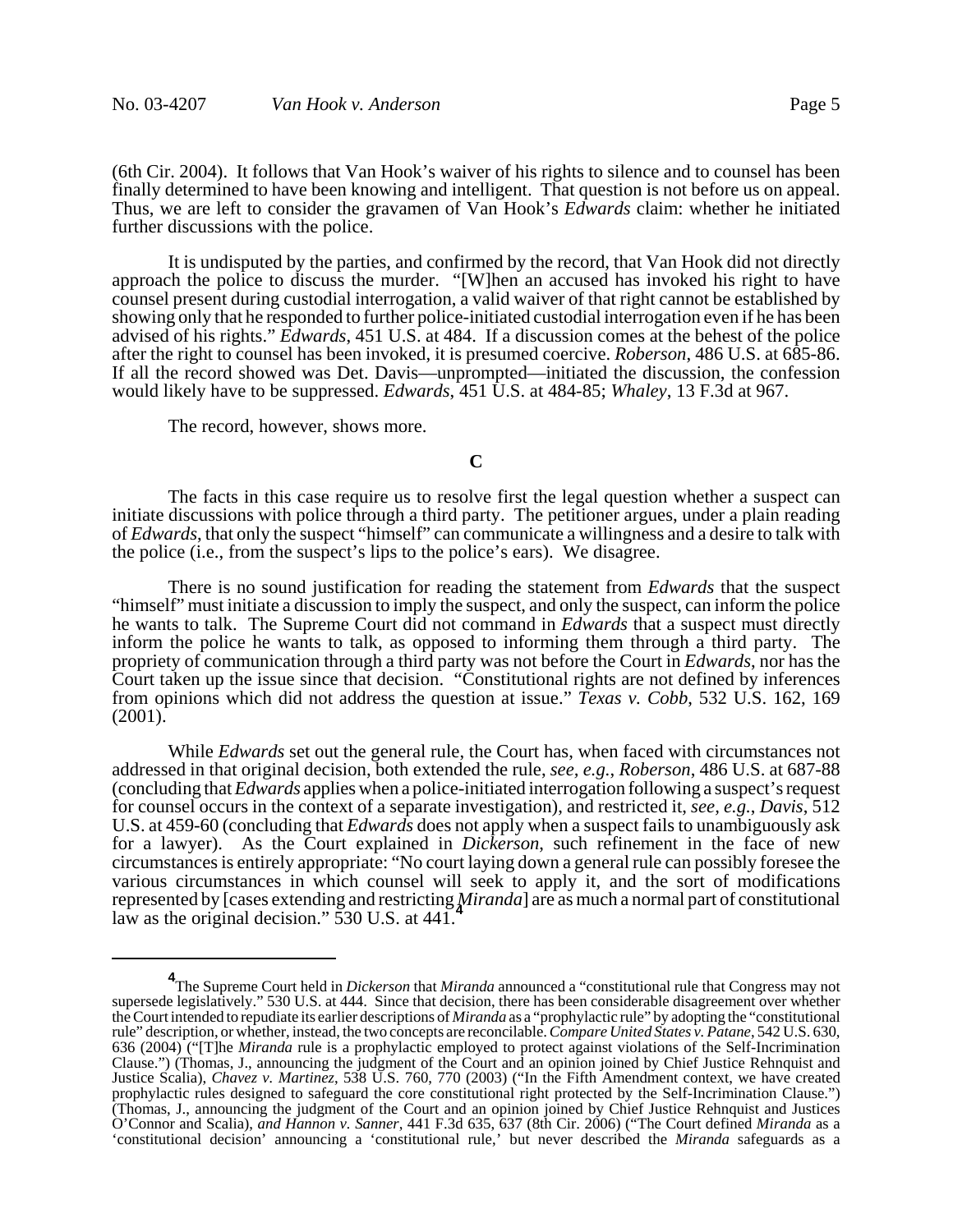In determining how the general rule of *Edwards* applies to third-party communications, we begin with our standard for determining when a suspect initiates a discussion. In *Whaley*, this court held, "[A]n *Edwards* initiation occurs when, without influence by the authorities, the suspect shows a willingness and a desire to talk generally about his case." 13 F.3d at 967 (reconciling the plurality and dissenting opinions in *Oregon v. Bradshaw*, 462 U.S. 1039 (1983)). There is nothing inherent in "show[ing] a willingness and a desire" that restricts it to direct communication only. To show something means to manifest, demonstrate, or communicate something. One way to show or demonstrate something is by person-to-person communication. Another way is by person-to-personto-person communication. While the latter indirect communication may give rise to a question about the accuracy of the received message, any such question is alleviated when the ultimate recipient can ask the original declarant whether the received message is accurate. Thus, a suspect could, consistent with *Whaley*, communicate a willingness and a desire to talk with police through a third person. Whether the communication is direct or indirect is immaterial—what is important is the impetus for discussion comes from the suspect himself.**<sup>5</sup>**

We next consider how other courts have treated third-party communications. Van Hook has pointed to no decision where a court has concluded that a suspect cannot, as a matter of law, initiate a discussion with police through a third party. In fact, the decisions addressing this issue, while few in number, all support the validity of third-party communications. In *Owens v. Bowersox*, the police had arrested the defendant for murder and counsel had been appointed. 290 F.3d 960, 962 (8th Cir.), *cert. denied*, 537 U.S. 1035 (2002). After his arraignment, a police detective picked up the defendant's mother and brought her to the police station. *Id.* During the drive, the mother told the detective that she talked to her son on the phone and persuaded him to tell the police the truth. *Id.* Once at the station, the detective told the defendant that he had been informed by the defendant's mother that he wanted to talk to police. *Id.* The defendant confirmed that the information was correct. *Id.* Before questioning, the detective read the *Miranda* rights to the defendant a second time. *Id.* The defendant confessed and was convicted of first-degree murder. *Id.* at 961.

On appeal, the Eighth Circuit considered whether the defendant's confession was obtained in violation of his Sixth Amendment right to counsel.**<sup>6</sup>** The state court had earlier found that the defendant did not contact the police himself nor did he ask his mother to have the police contact him. Nevertheless, the state court concluded that the initiation came from the defendant through his

<sup>&#</sup>x27;constitutional right' equivalent to the Fifth Amendment itself. We thus view *Dickerson* as maintaining the *status quo* of the *Miranda* doctrine . . . ."), *with Chavez*, 538 U.S. at 788 n.3 (Stevens, J., dissenting) (arguing that "the Court disavowed the 'prophylactic' characterization of *Miranda*" in *Dickerson*), *Burgess v. Dretke*, 350 F.3d 461, 468-69 (5th Cir. 2003) ("In *Dickerson v. United States*, the Supreme Court changed its approach to *Miranda* and held that *Miranda* is a 'constitutional decision' rather than a mere 'prophylactic' requirement."), *and United States v. Talley*, 275 F.3d 560, 564 (6th Cir. 2001) (describing the *Dickerson* decision as holding "that the right to a *Miranda* warning is constitutionally based, rather than 'prophylactic'").

We decline to wade into the turbulent waters surrounding whether *Edwards* is also a "constitutional rule" and, if so, whether the Supreme Court's descriptions of the rule as a prophylactic should be jettisoned. *See, e.g*., *Cobb*, 532 U.S. at 175 (post-*Dickerson* description of *Edwards* as a "preventative rule") (Kennedy, J., concurring). As explained in *Dickerson*, even constitutional rules announced by the Court are subject to subsequent refinement.

**<sup>5</sup>** Van Hook argues his interrogation was unconstitutional under *Whaley*. The facts of that case are, however, distinguishable. In *Whaley*, after the defendant arguably initiated a discussion with an ATF agent, "nothing happened for three weeks." 13 F.3d at 968. The court found that given the defendant "did nothing else during the succeeding threeweek period, his actions certainly do not show a willingness and a desire to speak generally about his case." *Id.* In other words, the defendant's communication which arguably showed a willingness and a desire to talk had grown stale by the time the police acted on it. In the present case, it is undisputed Van Hook met with Cincinnati police the same day he was arrested—the same day he talked to his mother and decided to talk with police. *Infra* § III.E.

**<sup>6</sup>** In *Michigan v. Jackson*, the Supreme Court applied *Edwards* to the Sixth-Amendment context. 475 U.S. 625, 636 (1986).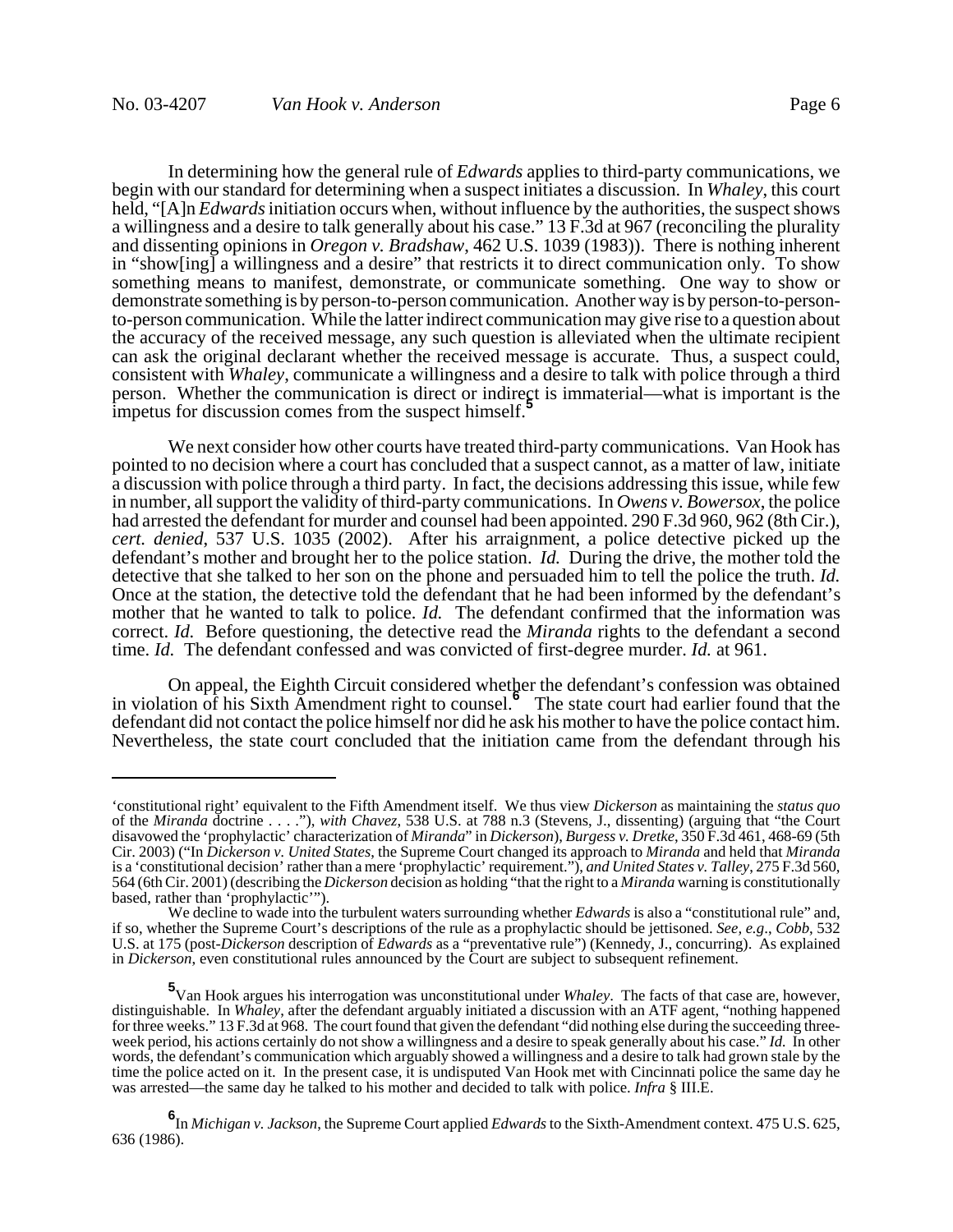mother. The Eighth Circuit agreed there was no constitutional violation:

Although the state's position undoubtedly would be stronger if [the defendant] himself had contacted the police, we do not believe that it was unreasonable for the state court to hold that a defendant may "evince" a willingness and desire to discuss the crime by communicating with the police through a third party, especially a close relative. *See Holman* [*v. Kemna*], 212 F.3d [413,] 416, 419-20 [(8th Cir. 2000)] (defendant initiated contact with police by asking stepfather to have deputy come to prison to take his confession). Nor do we believe that relief under  $\S$  2254 may be granted to [the defendant] based on his failure to ask his mother specifically to send a police officer to the jail. Presuming, as the state court found, that [the defendant] told his mother that he wanted or was willing to talk to the police, we conclude that the state court's determination that Mr. Owens was the impetus behind the contact and thereby "initiated" the interrogation was not objectively unreasonable.

*Id.* at 963-64. The court denied the defendant's petition for habeas relief.

Other courts have also addressed the issue and likewise concluded a third party may communicate a suspect's desire to initiate a discussion. *See, e.g.*, *United States v. Michaud*, 268 F.3d 728, 737-38 (9th Cir. 2001) (on direct appeal, finding that officers had the right to inquire whether a suspect was reinitiating communication when her cell-mate told a deputy she wanted to talk), *cert. denied*, 537 U.S. 867 (2002); *United States v. Gonzalez*, 183 F.3d 1315, 1323-24 (11th Cir. 1999) (on direct appeal, holding that the suspect initiated discussions with police through his wife), *cert. denied*, 528 U.S. 1144 (2000), *overruled on other grounds*, *United States v. Diaz*, 248 F.3d 1065 (11th Cir. 2001); *United States v. Gaddy*, 894 F.2d 1307, 1310-11 (11th Cir. 1990) (on direct appeal, holding that the suspect initiated discussions with police through his aunt). The Georgia Supreme Court faced an analogous situation in *Harvell v. State*, 562 S.E.2d 180 (Ga.), *cert. denied*, 537 U.S. 1052 (2002). In that case, the defendant's mother told a police officer that her son was willing to make a statement. *Id.* at 182. The officer asked the defendant if this was true, and the defendant confirmed that it was. *Id.* The defendant was later convicted based on statements he made during the subsequent questioning. *Id.* On appeal, the Georgia Supreme Court held that the officer did not improperly reinitiate questioning and affirmed the conviction. *Id.* at 182-83.

In the instant case, a majority of the Ohio Supreme Court held that a suspect can initiate a discussion with police indirectly through a third party. *Van Hook*, 530 N.E.2d at 884, 887-88. Tellingly, even the dissenting Justices noted, "[T]here seems to be no reason why a defendant in custody could not initiate contact with the police through a third party." *Id.* at 894 (Wright, J., joined by Brown, J., dissenting). They dissented, rather, based on what they deemed an insufficient factual record. *Id.*

As these decisions illustrate, permitting a suspect to communicate a willingness and a desire to talk through a third party is consistent with the interest protected by *Edwards*. "[T]he purpose behind . . . *Miranda* and *Edwards*" is to "prevent[] government officials from using the coercive nature of confinement to extract confessions that would not be given in an unrestrained environment." *Arizona v. Mauro*, 481 U.S. 520, 529-30 (1987). It is the possibility of "badgering" and "overreaching" by police—i.e., government coercion—that *Edwards* is designed to guard against. *Colorado v. Connelly*, 479 U.S. 157, 170 (1986) ("The sole concern of the Fifth Amendment . . . is *governmental* coercion." (emphasis added)); *see also Illinois v. Perkins*, 496 U.S. 292, 297 (1990) ("[T]he danger of coercion results from the interaction of custody and official interrogation."); *Michigan v. Harvey*, 494 U.S. 344, 353 (1990) ("Both *Jackson* and *Edwards* establish prophylactic rules that render some otherwise valid waivers of constitutional rights invalid when they result from *police-initiated* interrogation." (emphasis added)); *Jackson*, 475 U.S. at 636 ("We thus hold that, if police initiate interrogation after a defendant's assertion, at an arraignment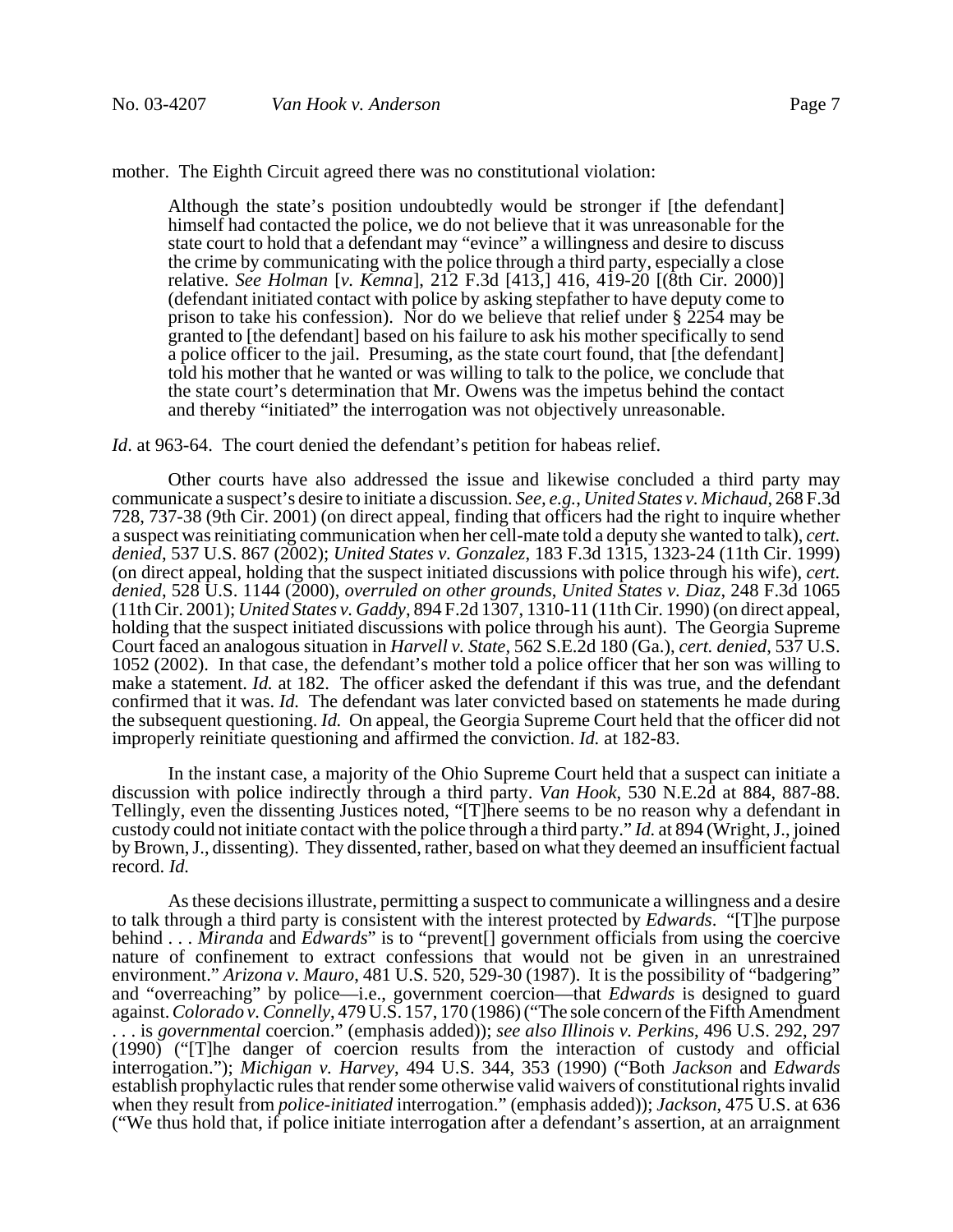or similar proceeding, of his right to counsel, any waiver of the defendant's right to counsel for that police-initiated interrogation is invalid."). This court explicitly stated this in *Whaley*: "[T]he whole point of *Edwards* is to prevent *officials* from badgering defendants into waiving their asserted right to counsel through repeated questioning." 13 F.3d at 968 (emphasis added).

If we were to prohibit a suspect from initiating a discussion with the police through a third-party, we would be crafting an artificial rule not required by the Constitution, as well as imposing an undue burden on our criminal-justice system. As the Supreme Court has recognized, "[T]he Fifth Amendment privilege is not concerned with moral and psychological pressures to confess emanating from sources *other than* official coercion." *Connelly*, 479 U.S. at 170 (emphasis added, internal quotation marks omitted); *see also Perkins*, 496 U.S. at 296-97 ("There is no empirical basis for the assumption that a suspect speaking to those whom he assumes are not officers will feel compelled to speak by the fear of reprisal for remaining silent or in the hope of more lenient treatment should he confess."). Suspects have no constitutional protection against friends or family members who convince them to talk with police. *Mauro*, 481 U.S. at 528 ("We doubt that a suspect, told by officers that his wife will be allowed to speak to him, would feel that he was being coerced to incriminate himself in any way."); *Snethen v. Nix*, 885 F.2d 456, 457-60 (8th Cir. 1989) (finding no interrogation when a suspect's mother gained access to him by telling officers "if [my son] did this, he will tell me," and exhorted her son to confess so her other son would not be unjustly punished); *Plazinich v. Lynaugh*, 843 F.2d 836, 838-39 (5th Cir. 1988) (rejecting "an interpretation of *Edwards*' prophylactic rule that is divorced from the context of badgering police conduct from which the rule sprang"). The Constitution clearly forbids officials from using their "power of the sword" to coerce a suspect into making self-incriminating statements; it provides no similar protection against third-party cajoling, pleading, or threatening.

Moreover, as the Court has also recognized, "[T]he Constitution does not negate society's interest in the ability of police to talk to witnesses and suspects." *Cobb*, 532 U.S. at 171-72. Both the majority and the dissent in *Minnick* noted the importance of admissions of guilt in our criminaljustice system: "Both waiver of rights and admission of guilt are consistent with the affirmation of individual responsibility that is a principle of the criminal justice system." 498 U.S. at 155 (Kennedy, J., writing for the majority); "Admissions of guilt . . . are more than merely desirable; they are essential to society's compelling interest in finding, convicting, and punishing those who violate the law." *Id.* at 161 (Scalia, J., dissenting) (internal quotation marks omitted). The goal of our criminal-justice system—bringing criminals to justice—and the role of police-suspect discussions in meeting this goal are important considerations in deciding how to apply the general rule of *Edwards*. Courts must not create "'wholly irrational obstacles to legitimate police investigative activity.'" *Davis*, 512 U.S. at 460 (quoting *Michigan v. Mosley*, 423 U.S. 96, 102 (1975)). *Cf. Moran v. Burbine*, 475 U.S. 412, 424 (1986) ("Because the proposed modification [by the defendant] ignores the underlying purposes of the *Miranda* rules and because we think that the decision as written strikes the proper balance between society's legitimate law enforcement interests and the protection of the defendant's Fifth Amendment rights, we decline the invitation to further extend *Miranda*'s reach.").

As for the benefits of a "'relatively rigid'" rule, *Roberson*, 486 U.S. at 681 (quoting *Fare v. Michael C.*, 442 U.S. 707, 718 (1979)), recognizing initiation of discussions through third-party communications does not unduly dilute those benefits. All parties involved benefit to some extent from *Miranda* (and its corollary, *Edwards*):

[It] has the virtue of informing police and prosecutors with specificity as to what they may do in conducting custodial interrogation, and of informing courts under what circumstances statements obtained during such interrogation are not admissible. This gain in specificity, which benefits the accused and the State alike, has been thought to outweigh the burdens that the decision in *Miranda* imposes on law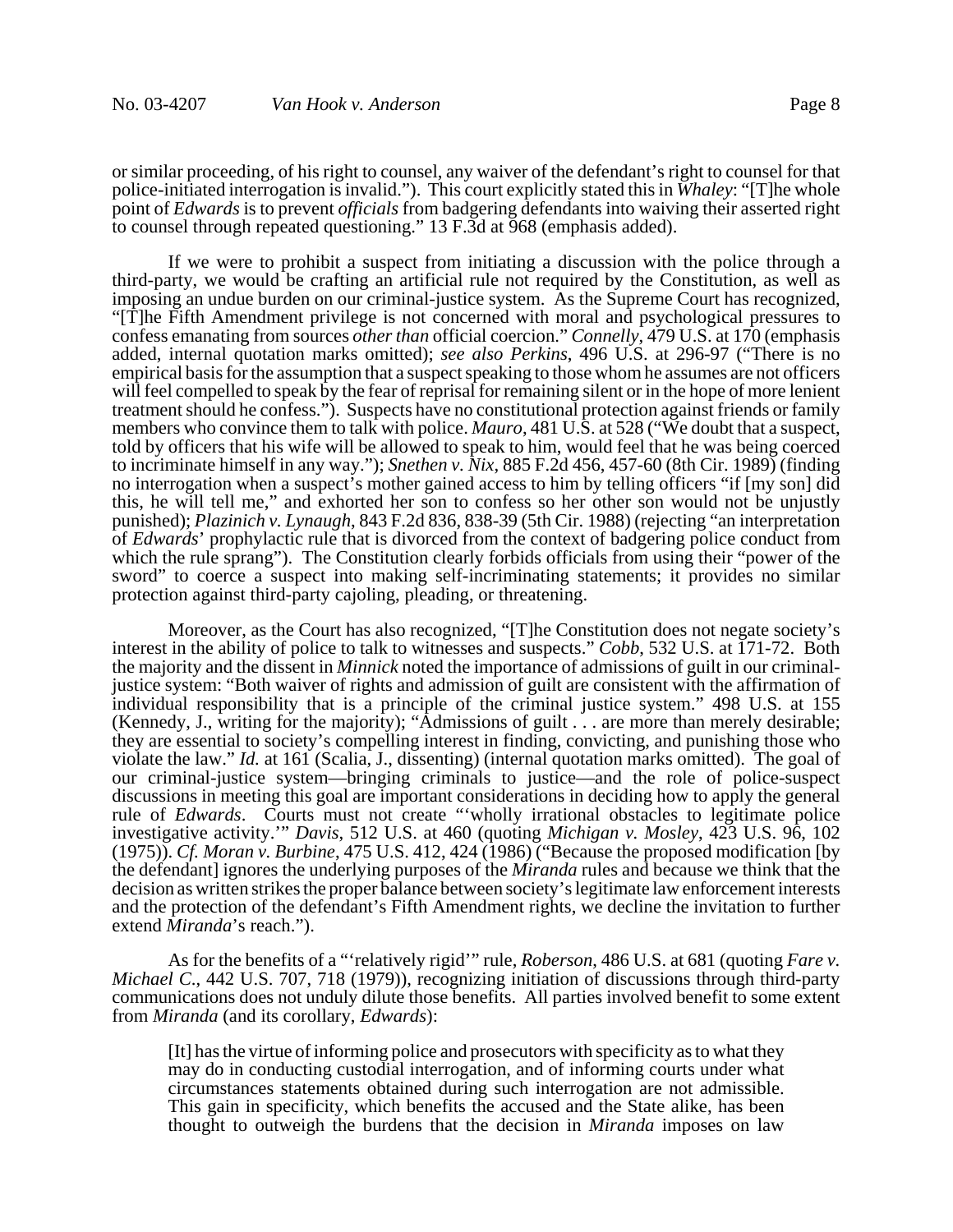enforcement agencies and the courts by requiring the suppression of trustworthy and highly probative evidence even though the confession might be voluntary under traditional Fifth Amendment analysis.

*Minnick*, 498 U.S. at 151 (quoting *Fare*, 442 U.S. at 718); *see also Roberson*, 486 U.S. at 681 (emphasizing the virtues of a bright-line rule); *Smith*, 469 U.S. at 94-95 (same). With third-party communications, the police are still prohibited from reinitiating questioning, and the impetus for reinitiation must still come from the suspect. The virtue of specifically identifying rights and duties is preserved: "police and prosecutors" still know "what they may do in conducting custodial interrogation" under *Edwards*—interrogate a suspect unless and until the suspect asks for a lawyer, and then not interrogate the suspect unless the suspect initiates a discussion (and waives the right to counsel); and "courts" still know "under what circumstances statements obtained during such interrogation are not admissible"—when the discussions are initiated by police. These players must simply bear in mind what is grasped by common sense and what has been the consistent rule of the post-*Edwards* case law—initiation can be communicated directly by the suspect or indirectly by the suspect through a third party.

Although determining whether a suspect in fact initiated a discussion through a third party uses more judicial resources than a rule strictly forbidding such communications, the impact is minimal. As the paucity of cases addressing this issue suggests, *see supra*, this circumstance is the exception, not the norm. Moreover, if any institution has the specialized expertise to resolve, efficiently and effectively, this type of factual question, it is a trial court.**<sup>7</sup>**

One might ask why third-party communications should be permitted when a suspect could just communicate directly with the police. But that is the wrong question.**<sup>8</sup>** Rather, one should ask, why not? Initiation of a discussion through a third party does not contravene *Edwards* or its progeny. It is consistent with the purpose of *Edwards*—to protect against government coercion—as well as with our standard for determining whether a suspect has initiated a discussion. It furthers the interest in permitting suspects to talk with the police and advances the investigation for truth. It does not erode a suspect's protection against official coercion because the police must confirm whether the third-party communication is accurate before beginning any discussion or questioning. For these reasons, we conclude that a suspect can initiate a discussion with police through the communication of a third party.

### **D**

Before reaching the question of whether Van Hook did, in fact, initiate a discussion, we briefly address a few of the arguments made in the dissenting opinions on the purely legal question of initiation under *Edwards*. In his dissenting opinion, Judge Cole argues that we ignore a "logical

**<sup>7</sup>**<br>
Judge Cole principally relies on the advantages of "bright," "rigid" lines to justify a rule prohibiting communication through a third party. *See* Judge Cole's Dis. Op. at 16-17, 19-20. We whole-heartedly agree that bright, rigid lines in the law further many laudable interests. Yet, in creating the rule of *Edwards*, the Supreme Court could not expect that application of the rule would always and forever be mechanical and void of judgment. The Supreme Court, this circuit, and other courts have recognized whether a suspect has initiated a discussion can, in some instances, be a close call. *See, e.g.*, *Bradshaw*, 462 U.S. at 1045-46 (describing the suspect's question as "ambiguous"); *Whaley*, 13 F.3d at 966 (acknowledging some initiations will "present . . . difficult question[s]"). When drawing a bright line, a court cannot hope to eliminate each and every close call, but rather only to minimize them.

**<sup>8</sup>** It is the wrong question because the Fifth Amendment right against self-incrimination, the Due Process Clause of the Fourteenth Amendment, and the *Edwards* rule are not principally requirements foisted upon individuals, but rather restrictions imposed upon federal, state and local governments. The danger lies in government coercion, not a suspect's free choice. This distinction leads to a clear answer to the question—if a suspect chooses to "exercis[e] his free will," *Harvey*, 494 U.S. at 353, by communicating through a third party, courts have no business negating that communication.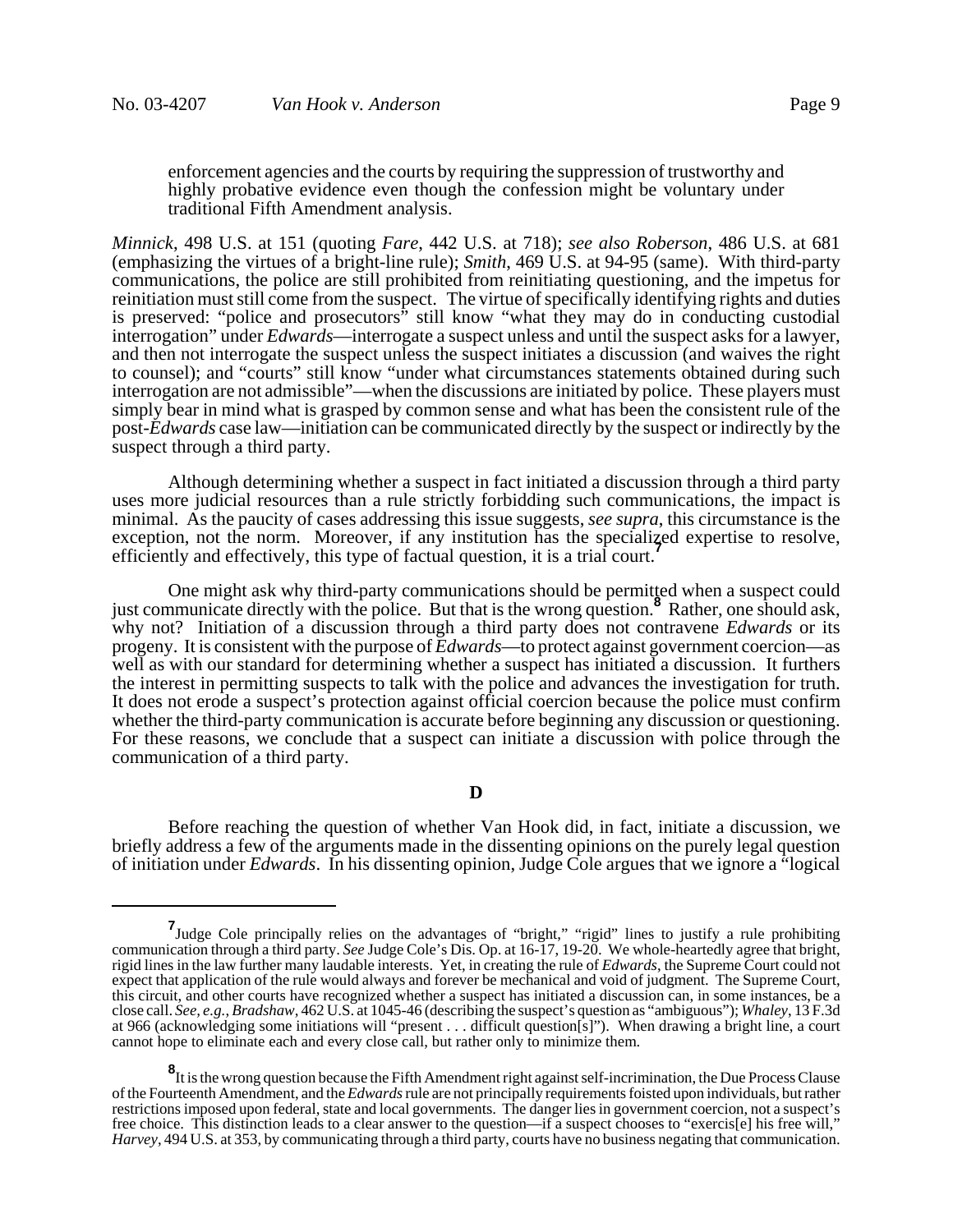flaw" in the proposition that any suspect would actually communicate indirectly what could be communicated directly. Judge Cole's Dis. Op. at 16. According to the dissent, the suspect "does a strange thing" if he tells someone like his mother that he wants to talk, rather than telling "the police" directly. *Id.* There is, however, nothing illogical or strange about it.

First, as we noted earlier, the issue of initiation through a third party has been addressed by courts in the past. Thus, strictly speaking, there is no logical, *a priori* flaw in recognizing that a suspect might choose to initiate through a third person—it has happened before.<sup>9</sup>

Furthermore, suggesting that it would be strange for a suspect to choose to initiate through a third party ignores the realities of many (if not most) detention centers. "The police" is not a monolith. Detectives and investigating officers do not typically act as guards roaming all day the areas directly adjacent to holding cells. If a suspect wants to initiate a discussion with an investigating officer, the suspect will frequently have to tell someone other than that officer. Of course, the suspect could just tell the nearest guard, who could then pass along the message to the investigating officer.

Yet, when a suspect talks with a guard or some other non-investigative member of the police and that person believes that the suspect wants to waive his right to counsel and so informs the investigating officer, the officer can be faced with similar "'lost in translation' problems" as those identified by the dissent. Judge Cole's Dis. Op. at 18. For example, what if a suspect "speculate[s]" in front of a guard "about whether making a statement would ameliorate his situation"? *Id*. What if the guard then tells the officer this? Might not the officer want "to verify that a conversation between the suspect" and the guard "actually occurred"? *Id.* at 20. Might not the officer want to "prob[e]" the guard "about exactly what the suspect said" before launching into an interrogation? *Id.* Isn't there a danger a guard could "misinterpret<sup>[]"</sup> or in fact "ignore<sup>[]"</sup> what the suspect said or intended? *Id.* at 19. Restricting a suspect's freedom to communicate through a third party would not eliminate the practical risk of translation problems, regardless of the guard's role as part of "the police."

This leads to a further flaw in the dissent's reasoning. Is it really irrational to believe a suspect could decide to ask his mother (or some other third party) to tell the investigating officer that he wants to talk, rather than telling the nearest guard? From the suspect's perspective, who more likely has his best interests in mind—his mother or the guard? From the suspect's perspective, who more likely does he trust—his mother or the guard? From the suspect's perspective, who is more likely to keep his desire to talk secret from another co-suspect in the next jail cell—his mother or the guard? There are a host of reasons why a suspect could rationally choose to initiate through a third party rather than with a guard. In the end, the pertinent question is not *why* a suspect would ask a third party rather than a guard to contact the investigating officer, but *whether* the suspect did so.

Next, it is asserted by the dissent that we create a "glaring asymmetry" with our decision today. *Id.* at 20. The asymmetry purportedly stems from a comparison of the right to invoke counsel, which cannot be made by a third person on behalf of a suspect, with our holding that a suspect can use a third party to initiate a discussion with the police. The existence of an asymmetry, however, is illusory—only by conflating initiation and waiver can one be imagined.

As we have explained, *supra* § III.B, there exist multiple steps to a valid waiver of the right to counsel, not just a showing of initiation by the suspect under *Edwards*. *United States v. Ware*, 338

**<sup>9</sup>** Of course, from an empirical standpoint, courts may come across this circumstance only infrequently. This could explain the small number of decisions addressing the issue and could also belie the apocalyptic assertion that we are "eviscerating *Edwards*" today. *Cf. Oregon v. Elstad*, 470 U.S. 298, 318 n.5 (1985).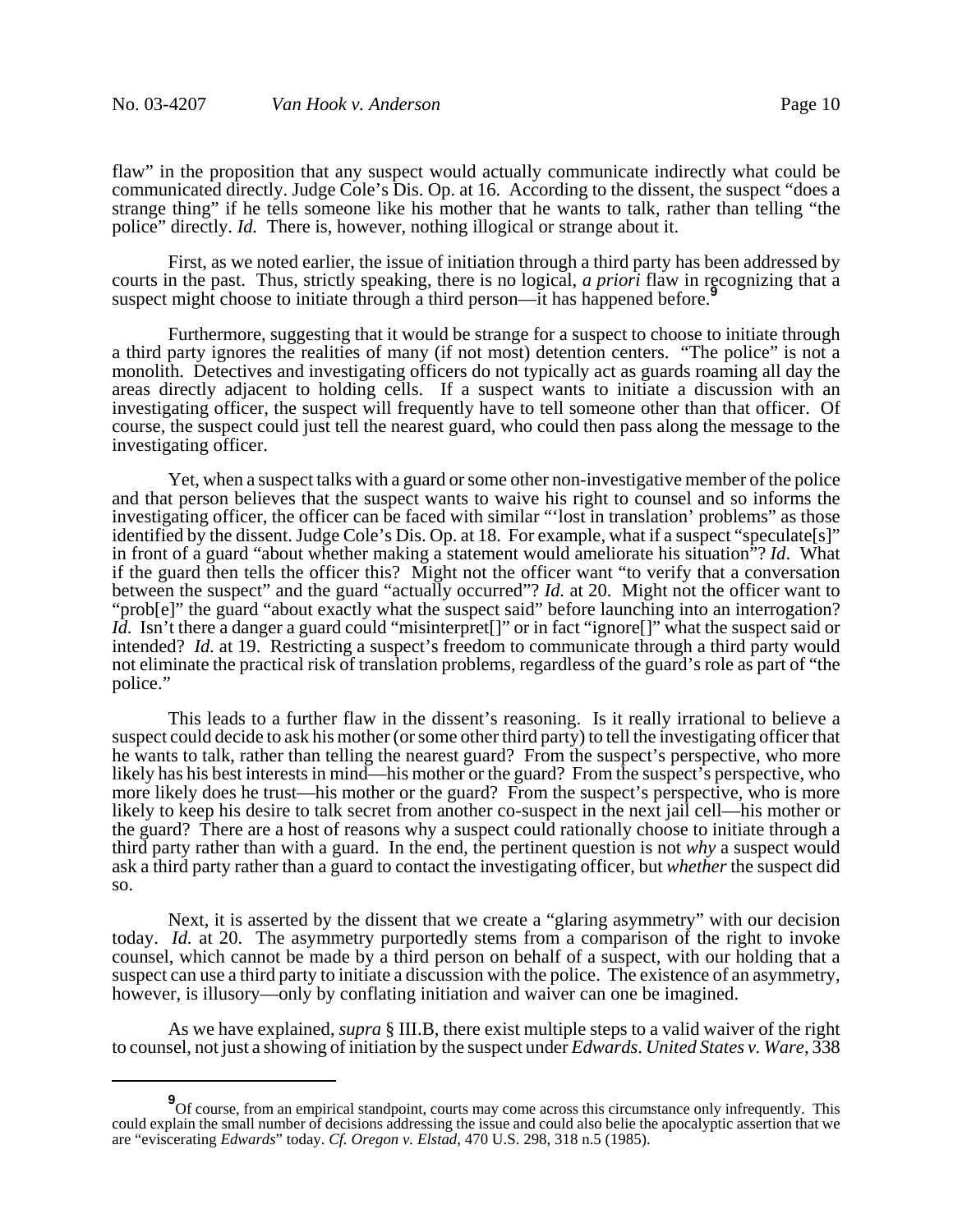F.3d 476, 481 (6th Cir. 2003) ("Although [the suspect] initiated the conversation, it is still necessary to determine whether he validly waived his rights to counsel and to remain silent."); *see also Bradshaw*, 462 U.S. at 1044-46 (plurality) ("But even if a conversation taking place after the accused has 'expressed his desire to deal with the police only through counsel,' is initiated by the accused, where reinterrogation follows, the burden remains upon the prosecution to show that subsequent events indicated a waiver of the Fifth Amendment right to have counsel present during the interrogation."), 1054 n.2 (dissent) ("If an accused has himself initiated further communication with the police, it is still necessary to establish as a separate matter the existence of a knowing and intelligent waiver . . . ."); *Wernert v. Arn*, 819 F.2d 613, 615 (6th Cir. 1987).**10** The symmetrical opposite of *invoking* the right to counsel, Judge Cole's Dis. Op. at 20, is not initiating a discussion but rather *waiving* the right to counsel.

While a suspect's initiation might lead to a valid waiver of the right to counsel, it is not itself sufficient. Before the police can actually begin to interrogate a suspect after he has initiated, they must ensure that the suspect is knowingly and intelligently waiving the right to counsel under the totality of the circumstances. *See supra* § III.B. It is "wrong" to "think[] that an 'initiation' of a conversation or discussion by an accused not only satisfied the *Edwards* rule, but *ex proprio vigore* sufficed to show a waiver of the previously asserted right to counsel. The inquiries are separate, and clarity of application is not gained by melding them together." *Bradshaw*, 462 U.S. at 1045 (plurality). Simply put, nothing in our decision today permits the police to begin interrogating a criminal suspect simply by learning from a third party that the suspect is willing to waive the previously invoked right to counsel. Nor do we hold that a third party has the authority to somehow "bring[] about the waiver of that right," Judge Cole's Dis. Op. at 20, or otherwise "rescind[] th[e] request" for counsel, *id.* at 21. When the police receive information that a suspect wants to talk; when there is a sufficient basis for believing its validity; and when the police confirm with the suspect the validity of that information, we conclude that the suspect has adequately evinced a willingness and a desire to talk with them. Whether the suspect knowingly and intelligently waives his right to counsel is a separate question—a question, it bears repeating, we are not asked to answer today.

Finally, we are urged today to devise a special set of rules governing initiation by a suspect through a third party. We decline the invitation. First, and most importantly, our judicial role is to rule on the case before us, not a hypothetical one that could come before us in the future. Furthermore, as the plurality in *Bradshaw* recognized, there is little wisdom in "build[ing] a superstructure of legal refinements around the word 'initiate.'" *Bradshaw*, 462 U.S. at 1045. Caution is especially apt where, as here, we have little from the text of the Constitution from which to draw such a set of rules. We leave to another day any further refinement of our holding which may be necessitated by a different set of facts than those presented here.

**<sup>10</sup>**This is clear when, as here, the subsequent discussion between the suspect and the police is not "wholly onesided." *Edwards*, 451 U.S. at 486 n.9. In the rare event when a suspect does offer the police an unprompted, monologue confession, there is no *Edwards* problem because "[a]bsent . . . interrogation, there would have been no infringement of the right that [the suspect] invoked and there would be no occasion to determine whether there had been a valid waiver." *Id.* at 486.

**<sup>11</sup>**Nor does our holding today ask "too much" of law enforcement. Judge Cole's Dis. Op. at 20. Determining whether a suspect has knowingly and intelligently waived the rights to counsel and to remain silent under the totality of the circumstances can present questions much more daunting than those necessary in assessing the likely validity of a suspect's message from a third party. For example, what words must a suspect use to show that he is aware of the consequences of relinquishing his rights? What words must a suspect use to show that he is aware of the nature of the rights he is relinquishing? Is there a basis to believe the suspect does not understand his rights?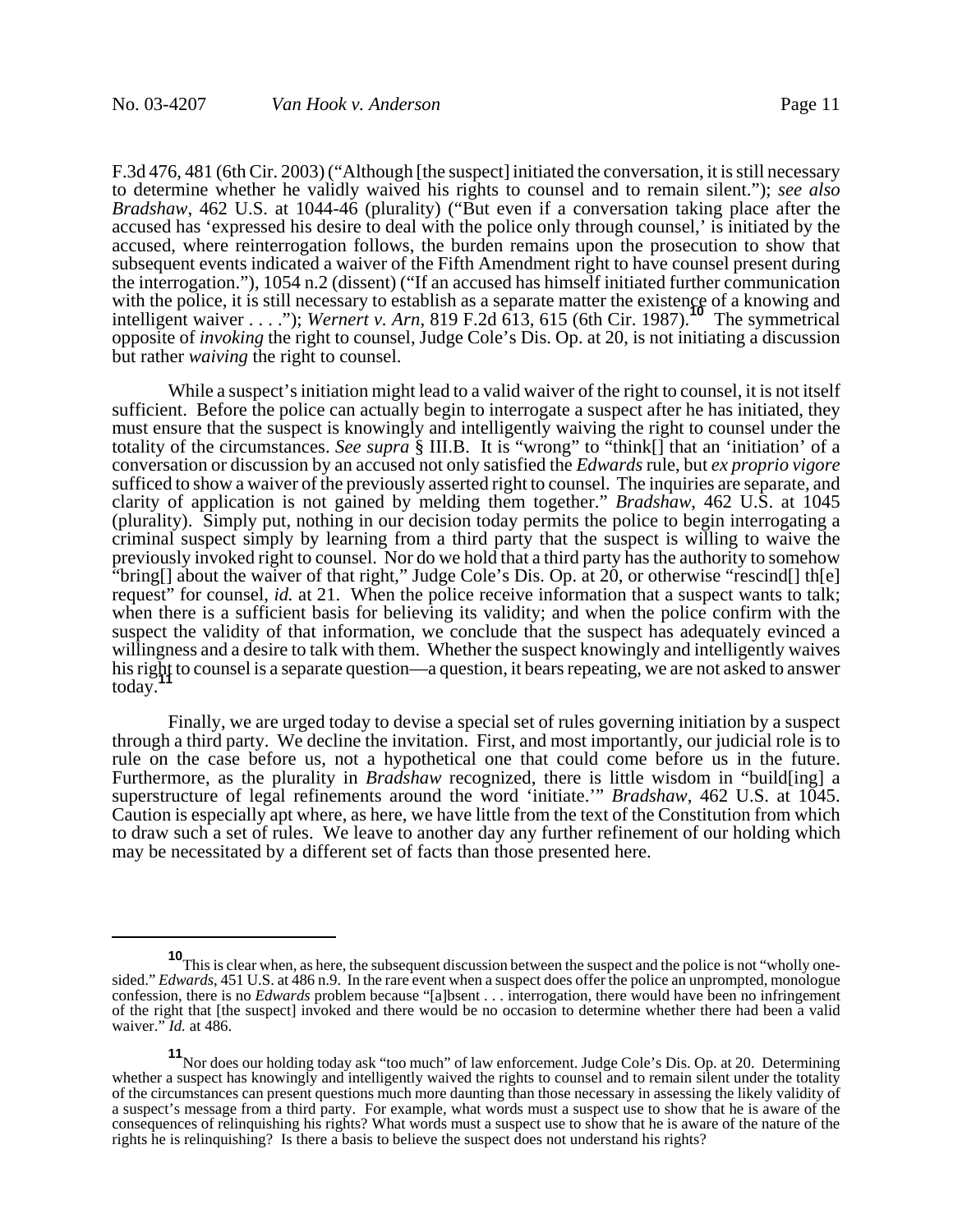Having concluded that a suspect can initiate a discussion with police through the communication of a third party, we must take up the question whether Van Hook actually initiated a discussion with police through his mother. "Whether a suspect has [initiated a discussion] . . . can occasionally present a difficult question." *Whaley*, 13 F.3d at 966. In answering this question, we remain mindful of our limited role as a federal court reviewing the factual findings of a state trial or appellate court. *See* 28 U.S.C. § 2254(d) (pre-AEDPA); *Sumner*, 455 U.S. at 598; *Mapes*, 171 F.3d at 413; *Lundy*, 888 F.2d at 469. Although the prosecution had the burden of proof to show initiation at the suppression hearing, we presume on habeas review that the factual findings of the state courts are correct, and can set those findings aside only if the petitioner meets one of the eight conditions spelled out in 28 U.S.C.  $\S$  2254(d)(1)-(8) (pre-AEDPA). Specifically, subsection (8) states such findings are presumed correct unless they are "not fairly supported by the record" "as a whole." Moreover, when two different "conclusions find fair support in the record," a federal court may not "substitut[e] its view of the facts for that of the [state] [c]ourt." *Wainwright v. Goode*, 464 U.S. 78, 85 (1983); *see also Patton v. Yount*, 467 U.S. 1025, 1040 (1984) (explaining that even when "the cold record arouses some concern," a federal court may not overturn the factual findings of a state court on habeas review).

Although the record is voluminous, the key parts of the record for our purpose are Van Hook's taped statement and the suppression hearing testimony of Det. Davis. Review of these confirms the following: Van Hook talked with his mother after his request for a lawyer but before he met with Det. Davis, JA 5209 (from Van Hook's statement); she told him to cooperate and tell the truth, *id.* (from Van Hook's statement); he decided to talk with police based on the talk with his mother, JA 5208-09 (from Van Hook's statement); Det. Davis spoke with Van Hook's mother before traveling to Florida, JA 3790 (from Det. Davis's testimony); she told him that she had spoken with her son, *id.* (from Det. Davis's testimony); based on that discussion, Det. Davis thought that Van Hook might want to talk to him, *id.* (from Det. Davis's testimony); Det. Davis told Van Hook that he had talked with his mother, JA 3783 (from Det. Davis's testimony); Van Hook confirmed to Det. Davis that he had talked with his mother and wanted to make a statement, *id.* (from Det. Davis's testimony); Det. Davis read Van Hook his *Miranda* rights, JA 5207-08 (from Van Hook's statement); Van Hook stated that he wanted to waive these rights, *id.* (from Van Hook's statement); and Van Hook confirmed to Det. Davis that he changed his mind after talking with his mother, JA 5209 (from Van Hook's statement). Van Hook raises no claim of error as to these matters.

He does, however, take issue with two related findings of the Ohio Supreme Court, namely (1) that Det. Davis spoke with Van Hook's mother *after* her son was arrested and asked for counsel, and (2) that she specifically informed Det. Davis that her son wanted to talk with him. On these two issues, the state court concluded:

As previously indicated, Detective Davis's belief that appellant would want to talk to him occurred *after* and *because* of what appellant's mother had said to him. In the context of this conversation, both appellant and Detective Davis predicated their conversation upon what had been spoken with appellant's mother. It is most clear that appellant had agreed to act upon his mother's advice "to tell the truth" and thus to "make a statement." Obviously, this was the subject of appellant's conversation with his mother, and he communicated his agreement to do so to her. That this had been communicated to Detective Davis is quite apparent from the context in which the detective utilized the fact of his conversation with appellant's mother, i.e., as a basis for inquiring whether appellant indeed wished to make a statement. It would have had little meaning, particularly in light of appellant's response, unless both men understood that appellant's desire to make a voluntary statement had been communicated to Detective Davis through appellant's mother. . . . Our conclusion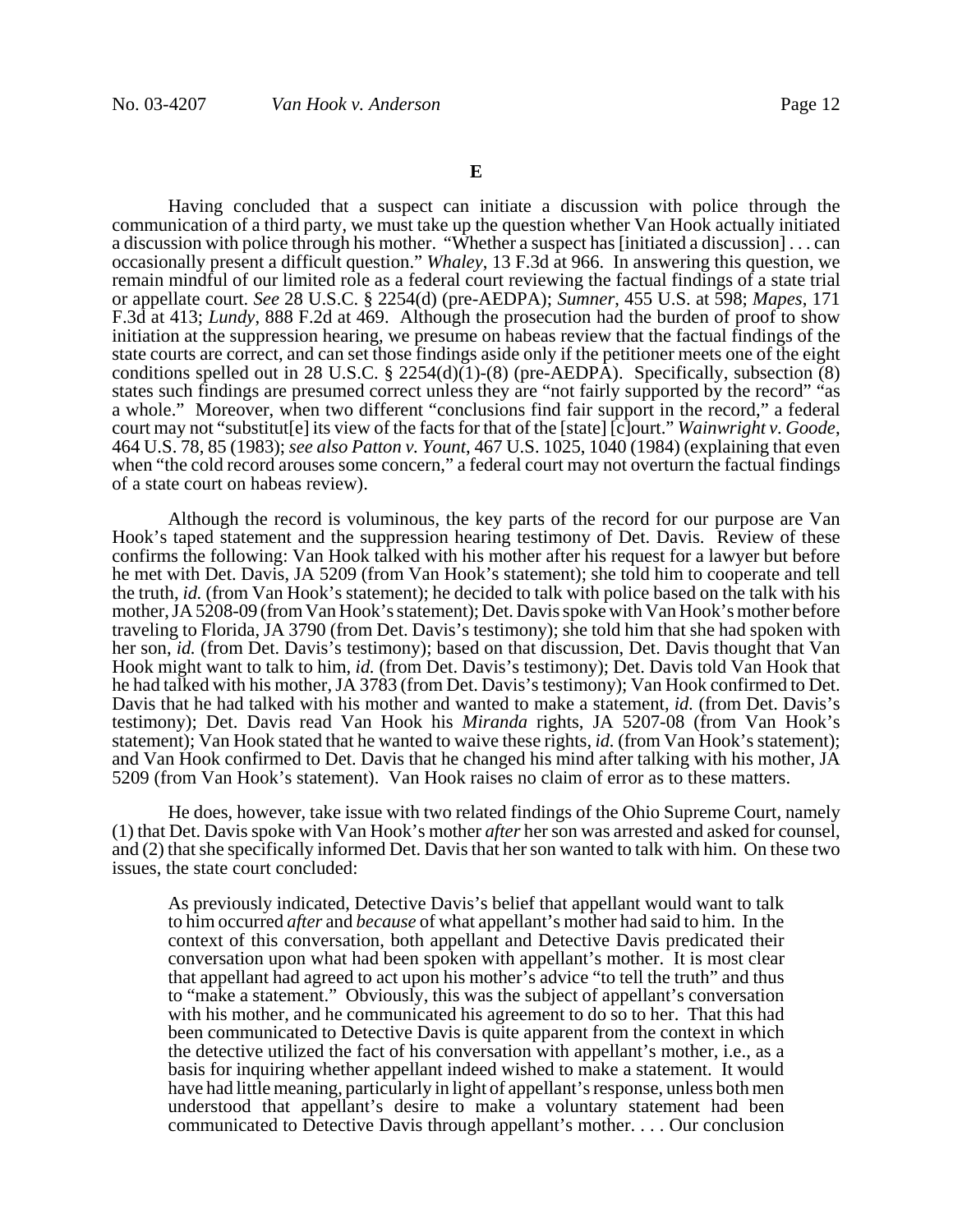is further strengthened by the clarity with which appellant expressed his resolve to speak with police and his explanation that it was based upon discussions which he initiated with his mother. Furthermore, the decision to speak apparently had been reached earlier in the day, and thus well before he met with Detective Davis.

#### *Van Hook*, 530 N.E.2d at 887-88 (emphasis added).

We find no basis in the record to disturb these findings. Van Hook is correct that there is no direct evidence of when precisely Det. Davis spoke with his mother, or what precisely she said to him. (The line of questioning that could have provided the evidence was erroneously cut off by the trial judge at defense counsel's behest.**12**) Yet, the circumstantial evidence certainly supports the finding of the Ohio Supreme Court. Det. Davis testified that he spoke with Van Hook's mother before leaving for Florida and that, after their conversation, he believed her son might want to talk with him. If Van Hook's mother did not speak with Det. Davis after the arrest and tell him something that led the detective to believe her son might want to talk, there are two possible alternatives: (1) they spoke before his arrest about his wanting to talk with the police; or  $(2)$  they spoke before his arrest, but not about anything which would have led the detective to believe that her son might want to talk with the police—i.e., the detective testified falsely.**<sup>13</sup>** As to the former alternative, it strains credulity to suggest that Van Hook's mother informed the detective that her son might be willing to talk with the police before he was actually apprehended. Van Hook was, after all, actively fleeing from authorities until his arrest. As to the latter alternative, Van Hook has not shown by clear and convincing evidence that Det. Davis testified falsely. While the prosecution did have the burden of proof, any successful attack on Det. Davis's veracity could have been based on supporting testimony by the other parties to the conversation. For instance, Van Hook could have provided direct evidence that his mother did not tell the detective anything that would have led the

**<sup>12</sup>**Following is the relevant excerpt from Det. Davis's testimony:

| Q.                       | -- and the reason --. Had you had communication with Mr. VanHook's mother      |
|--------------------------|--------------------------------------------------------------------------------|
| before going to Florida? |                                                                                |
| А.                       | Yes, sir.                                                                      |
| Q.                       | And, had she indicated to you that she had talked to Mr. VanHook?              |
| A.                       | She had.                                                                       |
| Q.                       | And did she indicate to you anything that Mr. VanHook had told her?            |
|                          | To which I object.<br>[Defense counsel]:                                       |
|                          | THE COURT: Objection will be sustained.                                        |
| Q.                       | After speaking with Mrs. VanHook, did you think that Robert VanHook might want |
| to talk to you?          |                                                                                |
|                          | [Defense counsel]: To which I object.                                          |
|                          | THE COURT: Overruled. you may answer that.                                     |
| А.                       | Yes, I did.                                                                    |
| Q.                       | And why was that?                                                              |
|                          | [Defense counsel]: To which I object.                                          |
|                          | THE COURT: Just a moment. Objection overruled.                                 |
| А.                       | She had told me --                                                             |
|                          | THE COURT:<br>Just a moment, sir.                                              |
| А.                       | I'm sorry.                                                                     |
|                          | THE COURT:<br>My apologies. I sustained the objection rather than overruled.   |
| Pardon me.               |                                                                                |

JA 3790-91. Defense counsel's objections were presumably grounded on hearsay concerns. Hearsay, however, is admissible in a suppression hearing under Ohio Rules of Evidence 101(C)(1) and 104(A). *Van Hook*, 530 N.E.2d at 893.

**13**There are two other alternatives: (3) the two spoke after Van Hook's arrest, but not about her son wanting to talk with the police; or (4) the two never spoke. Alternative (3) contradicts Van Hook's own position that the two did not speak after his arrest. As for Alternative (4), Van Hook concedes that the two had spoken on numerous occasions before his arrest.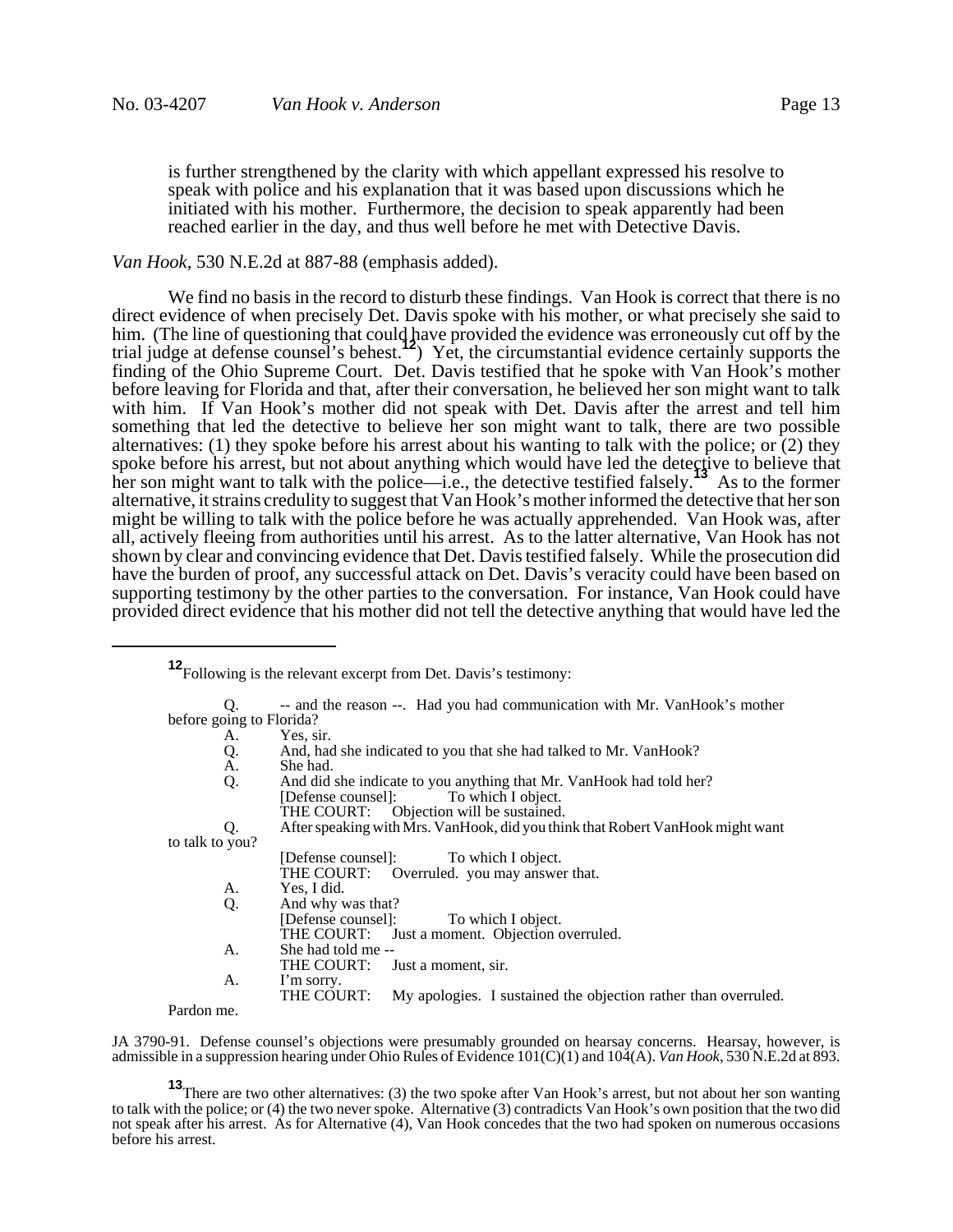detective to believe he wanted to talk by simply having her testify. Similarly, Van Hook himself could have testified at the suppression hearing (without jeopardizing his trial right to silence) and contradicted the detective's testimony. Yet, neither his mother nor Van Hook himself testified at the hearing. Review of the record confirms that the most plausible factual inference consistent with the record is the one made by the Ohio Supreme Court, and that inference is certainly not "unsupported" by the record nor has it been refuted by clear and convincing evidence.**<sup>14</sup>**

As to the particulars of the discussion between the mother and Det. Davis, the state court's conclusion that the content is nonetheless clear is also fairly supported by the record. Given the realities of the custodial relationship, it is inevitable that the police will sometimes receive information from a suspect or a third party which *might* evince a willingness and a desire to talk by the suspect. For example, they may hear something like "Well, what is going to happen to me now?" (said by the suspect in *Bradshaw*, 462 U.S. at 1045) or that a suspect "needed to talk to somebody about a murder" (said by the cellmate of the suspect in *Michaud*, 268 F.3d at 735). In this type of situation, the police may "inquire whether [the suspect] was re-initiating communication." *Michaud*, 268 F.3d at 735-36 (citing *Bradshaw*, 462 U.S. at 1045-46). Det. Davis testified that, based on what the mother told him, he believed her son might want to talk to police. This was enough to justify a limited inquiry to confirm or disaffirm that belief.

For these reasons, we find no clear error in the Ohio courts' factual findings. Upon subjecting these findings and the other, undisputed facts outlined above to our legal standard for initiation, we conclude Van Hook did initiate a discussion with the police.

**IV**

The Constitution protects a suspect from official coercion—it does not protect a suspect from himself or his mother. Van Hook asked for a lawyer but later changed his mind and wanted to talk with the police, as he had the right to do. Whether he then directly told the police himself that he changed his mind or instead indirectly communicated it through his mother and subsequently confirmed it himself is of no constitutional moment. We **AFFIRM** the district court's denial of habeas relief to Van Hook on the claim that his statement should have been suppressed.

Van Hook has raised several other claims of error which were not addressed by the original panel of this court. We return those claims to the panel for review and decision.

**<sup>14</sup>**In his dissent, Judge Merritt likewise focuses on the lack of evidence establishing precisely when Det. Davis and Van Hook's mother spoke. Yet, viewing the record as a whole, there is absolutely *no question* Van Hook talked with his mother and, based on that conversation, changed his mind and wanted to talk with the police without a lawyer. On the most vital issue before us, the record is clear: prior to Det. Davis's arrival, Van Hook had formed a willingness and a desire to talk with the police without a lawyer.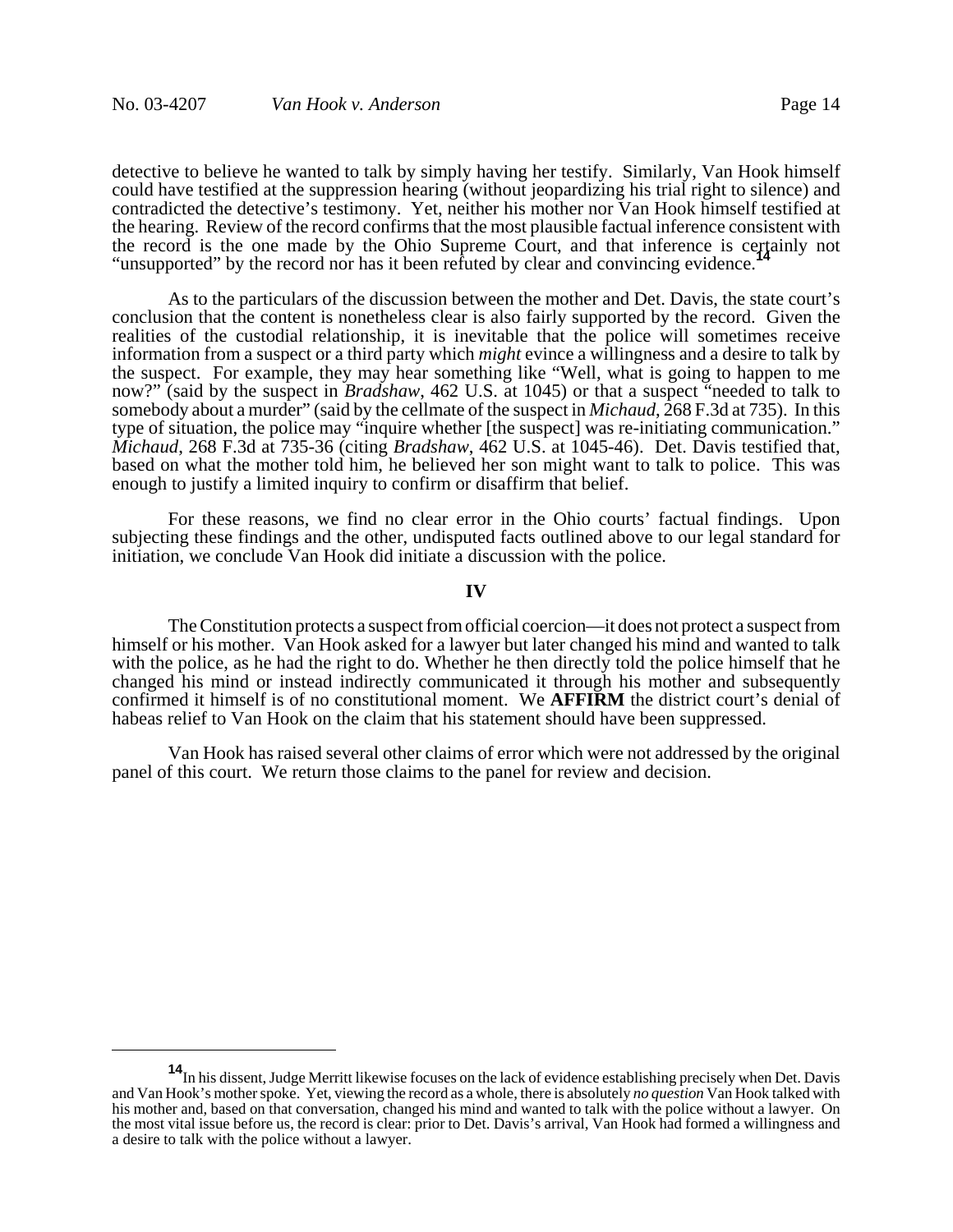# **DISSENT \_\_\_\_\_\_\_\_\_\_\_\_\_\_\_\_\_**

**\_\_\_\_\_\_\_\_\_\_\_\_\_\_\_\_\_**

R. GUY COLE, JR., Circuit Judge, dissenting. The Court today adopts the position that lawenforcement officers may renew contact with criminal suspects upon learning from third parties that the suspects are willing to waive their previously invoked right to counsel. In so holding, the majority concludes that neither reason nor established case law require suspects—who, by definition, are in jail surrounded at all times by law-enforcement personnel—to directly communicate to police their wish to waive their previously invoked constitutional rights. The Supreme Court has instructed us that we must view custodial waivers of rights with a high degree of suspicion. In my view, we must be doubly skeptical of a waiver of rights effected through the backdoor of a purported third-party agent, especially when all the suspect has to do is proclaim to the nearest guard, "I want to talk."

Because I believe that only the suspect or his attorney may initiate discussions with the police (defined broadly to include other corrections officers) after a suspect has invoked his right to counsel, I respectfully dissent. Further, even assuming that third-party initiations are permissible, I disagree with the majority's conclusion that the record in this case establishes that Van Hook reinitiated communication with the police through his mother.

#### **I.**

#### **A.**

*Edwards v. Arizona*, 451 U.S. 477 (1981), creates the brightest of bright-line rules: If a suspect invokes his constitutional right to counsel, the police must immediately terminate their questioning. The interrogation may be renewed only if the suspect "himself" initiates further conversation "with the police." *Id.* at 485. There is no doubt that police officers who ask a suspect hours or days after the suspect invoked his right to counsel whether he was now ready to talk would be guilty of the very "badgering" that *Edwards* proscribes. *Oregon v. Bradshaw*, 462 U.S. 1039, 1044 (1983); *see also United States v. Johnson*, 400 F.3d 187, 193-94 (4th Cir. 2005), *cert. denied*, 546 U.S. 886 (2005) (holding that police violated *Edwards* where an officer re-entered the interrogation room forty minutes after the suspect requested a lawyer to see if the suspect would waive his rights). Indeed, even if the police have reason to believe that a suspect is ready to waive his previously invoked rights, the police are prohibited from initiating contact with him. *See United States v. Rodriguez*, 993 F.2d 1170, 1174 (5th Cir. 1993) (concluding that the police improperly renewed questioning of the suspect where a co-defendant contacted the police to say that "they" wanted to speak but it was not clear to whom "they" referred); *Desire v. Attorney Gen. of Cal.*, 969 F.2d 802, 804-05 (9th Cir. 1992) (holding that the police wrongly initiated contact where the officer overheard a conversation between the suspect and his co-defendant and in response, asked the suspect whether he "wanted to talk about anything"). Nonetheless, the majority holds that the police may do this very thing—ask a suspect whether he wants to talk after a suspect has invoked his right to counsel—without offending *Edwards*, so long as the police learn from a third party that the suspect is willing to submit to their questioning.

At first blush, there does not appear to be anything extraordinary or untoward about authorizing police to renew custodial interrogations when third parties, such as family or friends, tell the police that the suspect is prepared to answer questions without the assistance of counsel. But here we must pause and review what we know. The suspect has been taken into custody and has been read his *Miranda* rights. *See Miranda v. Arizona*, 384 U.S. 436, 444-45 (1966). He has terminated law enforcement's questioning by unambiguously invoking his right to counsel. He has preserved that right by maintaining his silence. At some point, according to the majority, the suspect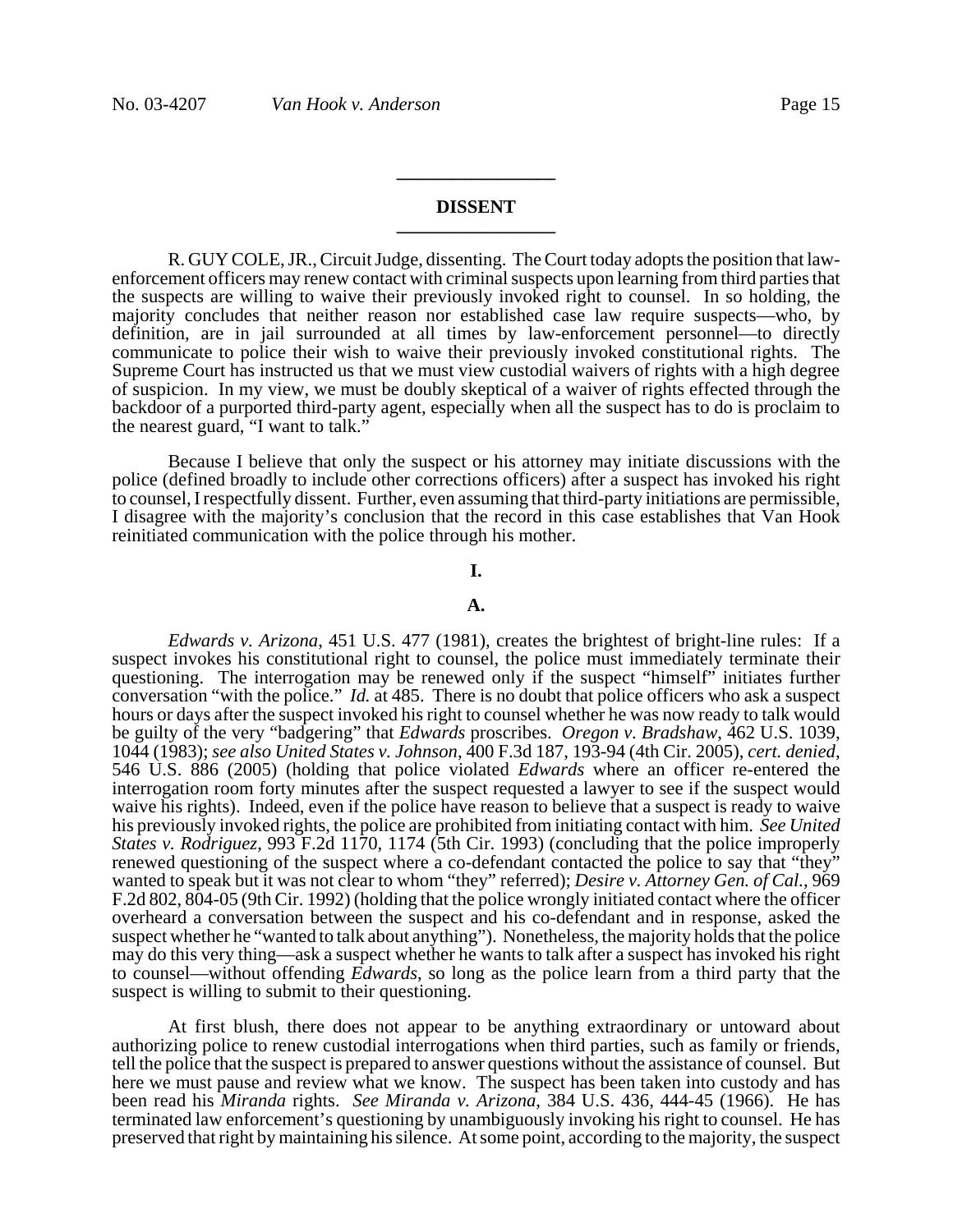changes his mind, perhaps while conferring with a family member or friend, and decides that he will waive his right to counsel after all. So committed to reversing course and so desirous of speaking is the suspect, that he does a strange thing: He does not tell the people that he wants to talk to, i.e., the police, that he wants to talk to them. He tells someone else, someone who is not a police officer.

The majority overlooks this logical flaw. Rather than concluding, as *Edwards* commands, that if a suspect genuinely wishes to waive his previously invoked right to counsel and answer law enforcement's questions, the suspect will so inform the police directly, the majority endorses the counter-intuitive proposition that we may treat a suspect as willing to talk to the police despite his silence to the police. *United States v. Michaud*, 268 F.3d 728, 741 (9th Cir. 2001) (Reinhardt, J. dissenting) ("The whole point of *Edwards* is that a suspect who has invoked her right to counsel may remain silent, and may not be questioned unless she breaks that silence . . .").

In addition to eviscerating *Edwards*, the majority's holding deviates from the clear import of the Supreme Court's jurisprudence on custodial interrogations. It is to that I now turn.

# **B.**

As the majority correctly explains, *Miranda* and its "corollary," *Edwards*, have dual purposes, including safeguarding a suspect's exercise of his constitutional rights in the face of the state's disproportionate power and providing clear guidance to law enforcement in how to handle custodial interrogations. *Arizona v. Roberson*, 486 U.S. 675, 680 (1988) (describing *Edwards* as a "corollary" to *Miranda*). The majority further acknowledges that the Supreme Court has praised the "relativ[e] rigid[ity]" and "clear and unequivocal" nature of the *Miranda* and *Edwards* rules as one of their chief benefits. *Fare v. Michael C.*, 442 U.S. 707, 718 (1979); *Roberson*, 486 U.S. at 682. Indeed, "[t]he merit of the *Edwards* decision," according to the Supreme Court, "lies in the clarity of its command and the certainty of its application." *Minnick v. Mississippi*, 498 U.S. 146, 151 (1990); *Roberson*, 486 U.S. at 680 ("As we have stressed on numerous occasions, one of the principal advantages of *Miranda* is the ease and clarity of its application.") (internal quotation marks and citation omitted).

Although the majority pays lip service to these precepts, it never comes to terms with their central place in the Supreme Court's custodial-interrogation jurisprudence. Coursing unmistakably through the Court's doctrine is the insistence that the relationship between a criminal suspect and his official interrogator be governed by "bright-line" rules that precisely spell out the rights and duties of both parties. *Roberson*, 486 U.S. at 681 ("We have repeatedly emphasized the virtues of a bright-line rule in cases following *Edwards* as well as *Miranda*."); *Minnick*, 498 U.S. at 151 ("*Edwards* . . . implements the protections of *Miranda* in practical and straightforward terms."). The Supreme Court has determined that in this area of the law, neither suspect, nor police officer, nor the public at large, is well served by rules that tolerate ambiguity or require nuanced decisionmaking. The Court's unflagging commitment to "clarity" is motivated by the recognition that the coercive setting of custodial interrogation is ready-made for the infringement, whether intentional or inadvertent, of constitutional protections, such that suspects must be plainly advised of their rights so they may act on them. *See Dickerson v. United States*, 530 U.S. 428, 435 (2000) ("Because custodial police interrogation, by its very nature, isolates and pressures the individual, we stated that 'even without employing brutality, the "third degree" or other specific stratagems, custodial interrogation exacts a heavy toll on individual liberty and trades on the weakness of individuals.'") (quoting *Miranda*, 384 U.S. at 455); *Bradshaw*, 462 U.S. at 1044 (describing *Edwards* as a "prophylactic rule" intended "to protect an accused in police custody from being badgered by police officers"). Furthermore, law enforcement must be advised about the limits of its authority, so that it is not subjected to judicial second-guessing as to its methods, or burdened by undue complexity in the discharge of its investigatory work. *Davis v. United States*, 512 U.S. 452, 461 (1994) (describing *Edwards* as providing "a bright line that can be applied by officers in the real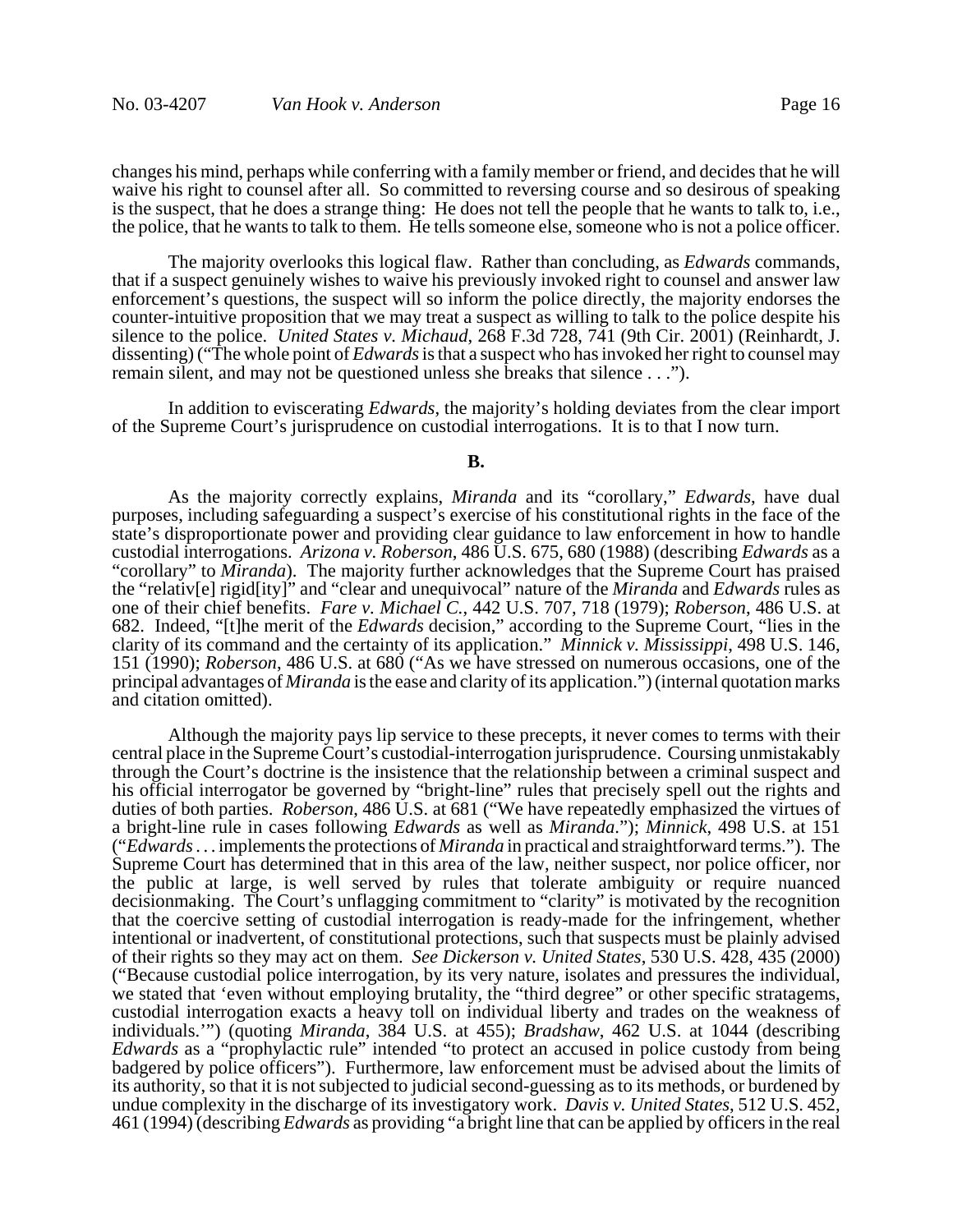world of investigation and interrogation . . ."); *Fare*, 442 U.S. at 718 (stating that the "relatively rigid requirement that interrogation must cease upon the accused's request for an attorney . . . has the virtue of informing police and prosecutors with specificity as to what they may do in conducting custodial interrogation . . ."); *Miranda*, 384 U.S. at 441-42 (describing one of the purposes of the decision as providing "concrete constitutional guidelines for law enforcement agencies and courts to follow").

The Supreme Court has steadfastly guarded the "bright-line" quality of the *Edwards* rule. The Court has applied *Edwards* to new factual scenarios where it deemed doing so necessary to uphold the rule's essential clarity, but has resisted applying *Edwards* where the result would be to muddy its dictates. Several cases illustrate the point.

In *Minnick*, the Court addressed whether *Edwards* is satisfied where the suspect has invoked his right to counsel and has been afforded an opportunity to consult with his lawyer prior to interrogation, but the lawyer is not physically present during the interrogation. The Court concluded that the ability to consult was insufficient to allow interrogation, in part because such an exception "would undermine the advantages flowing from *Edwards'* 'clear and unequivocal' character." 498 U.S. at 154. Suspects' rights would be jeopardized because the quality of consultations would vary widely, ranging from "a telephone call to say that the attorney is en route, to a hurried interchange between the attorney and client in a detention facility corridor, to a lengthy in-person conference in which the attorney gives full and adequate advice . . . ." *Id.* at 155. Further, approving a consultation-only rule would entail unnecessary trouble for law-enforcement personnel: "[E]ven with the necessary scope of consultation settled, the officials in charge of the case would have to confirm the occurrence and, possibly, the extent of consultation to determine whether further interrogation is permissible." *Id.*

In *Davis*, the Court's decision was influenced in part by a desire to maintain the "clarity and ease of application" of the *Edwards* rule. 512 U.S. at 461. There, the Court held that a suspect's request for counsel must be unambiguous to trigger law enforcement's duty to terminate questioning. *Id.* at 459. The Court refused to require police to cease interrogation upon a suspect's ambiguous request for counsel because to do so would force police officers "to make difficult judgment calls about whether the suspect in fact wants a lawyer even though he has not said so, with the threat of suppression if they guess wrong." *Id.* at 461; *see also Moran v. Burbine*, 475 U.S. 412, 425 (1986) (upholding a suspect's waiver of his rights where law enforcement failed to tell him that his lawyer attempted to reach him, because not upholding the waiver would "mudd[y] *Miranda*'*s* otherwise relatively clear waters" and "spawn" a host of legal questions).

Perhaps most telling is the Court's recent decision in *Dickerson*, reaffirming *Miranda*. The *Dickerson* Court confronted the question of whether *Miranda* had to yield to a Congressional statute that dispensed with *Miranda's* required warnings by instead embodying a totality-of-thecircumstances test for assessing the voluntariness of a criminal defendant's confession. Dickerson, 530 U.S. at 428. In declining to overrule *Miranda*, the Court held that the popularly known "*Miranda* rights" had been b constituted a rule that could be more easily administered by law enforcement, compared to the one enacted by Congress: "[E]xperience suggests that the totality-of-the-circumstances test which [the statute] seeks to revive is more difficult than *Miranda* for law enforcement officers to conform to, and for courts to apply in a consistent manner." *Id.* at 444.

Thus, it is evident that the Supreme Court regards clarity and ease of application as necessary features of any legal rule governing custodial interrogations and that the Court eschews proposed modifications that fail this test.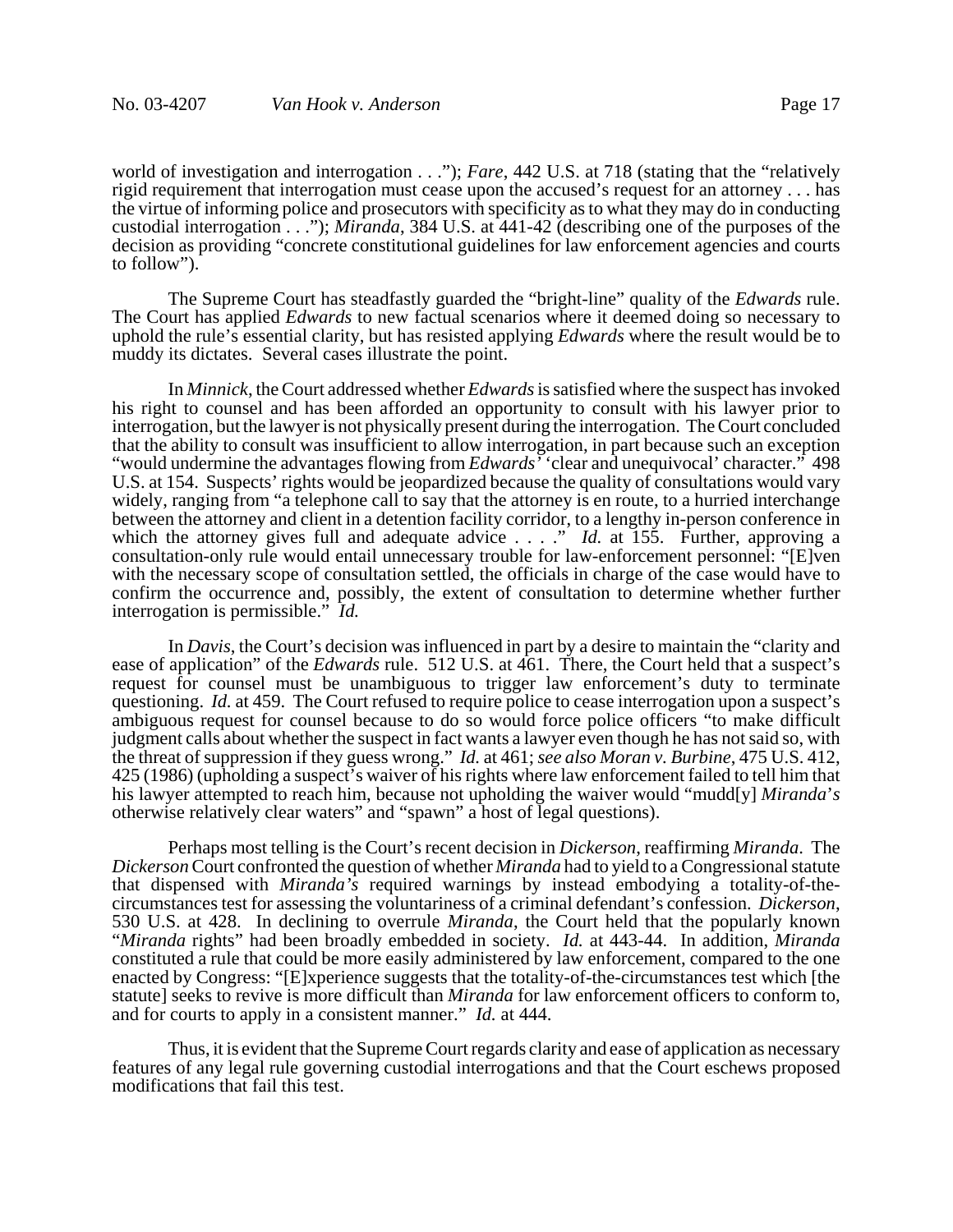To hold as the majority does today, that a suspect may re-initiate interrogation through a third party, contravenes the reasoning of the Supreme Court's custodial-interrogation jurisprudence by inviting the very uncertainty and complexity into the circumstances surrounding a suspect's waiver of his rights that the Court has sought to banish. This uncertainty and complexity ensnares both the suspect and the law-enforcement officers in charge of his case.

First, the majority's interpretation of *Edwards* allows the police to approach a suspect even when the suspect does not initiate further communication through a third party. While in custody, a suspect may have occasion to confer with family, friends, or other third parties. The suspect will have no reason to know that he could be opening himself up to renewed police contact if the third party misconstrues or ignores what he says and tells the police that the suspect is prepared to waive his right to counsel and talk with them. It does not take much imagination to realize the "lost in translation" problems that inhere, in the majority's preferred locution, in "person-to-person-toperson" communications. Maj. Op. at 6.

For example, during conversations with third parties, the suspect might equivocate in his decision not to speak with the police, might speculate about whether making a statement would ameliorate his situation, and might even express agreement with advice encouraging him to tell the police what he knows. Even though such statements reveal no more than the suspect's current mental state, and hardly constitute a request for the police to re-start their interrogation, they could easily be passed on to the police, or interpreted by the police, as declarations of the suspect's desire to talk. Similarly, third parties' communications with the police may be colored by their own views as to what is in the suspect's best interests, and may not accurately reflect the suspect's own intentions on how to proceed.

The majority's reliance on cases from the Eighth, Ninth, and Eleventh Circuits upholding third-party initiations as permissible under *Edwards* only serves to illustrate the danger of such a rule. In *Owens v. Bowersox*, 290 F.3d 960 (8th Cir. 2002), *United States v. Gonzalez*, 183 F.3d 1315 (11th Cir. 1999), and *United States v. Gaddy*, 894 F.2d 1307 (11th Cir. 1990), there was no evidence about what the suspect said to the third party to make the latter believe that the suspect wanted to talk, nor was there any discussion of the accuracy and reliability of the third party's representations to the police. In *Michaud*, there was no evidence that the defendant told her cellmate that she wanted to talk to the police; the cellmate apparently concluded on her own that Michaud "needed to talk to somebody" as a result of Michaud's distraught state, and further concluded that a police officer was the necessary "somebody." *Michaud*, 268 F.3d at 739-40 (Reinhardt, J. dissenting).

While acknowledging the potential for errors in the transmission of information from the suspect to a third party to the police, the majority minimizes this concern by arguing that even if a suspect tells the police that he wants to talk, the corrections officer with whom the suspect initiates communication will seldom be the investigating officer assigned to his case. The majority therefore reasons that a suspect's desire to talk will almost invariably travel through a third party, namely, a third-party corrections officer. I agree. The majority is quite right when it says that "[d]etectives and investigating officers do not typically act as guards roaming all day the areas directly adjacent to holding cells." Maj. Op. at 10.

Where I part company with the majority is in its assumption that a suspect's communication to a law-enforcement officer, even one that is not assigned to his case, counts as an initiation through a third party. It makes no sense to say that a third-party corrections officer and a third-party family member, friend, or cell-mate are the same thing for purposes of applying *Edwards*. Indeed, a corrections officer is not a "third party" at all.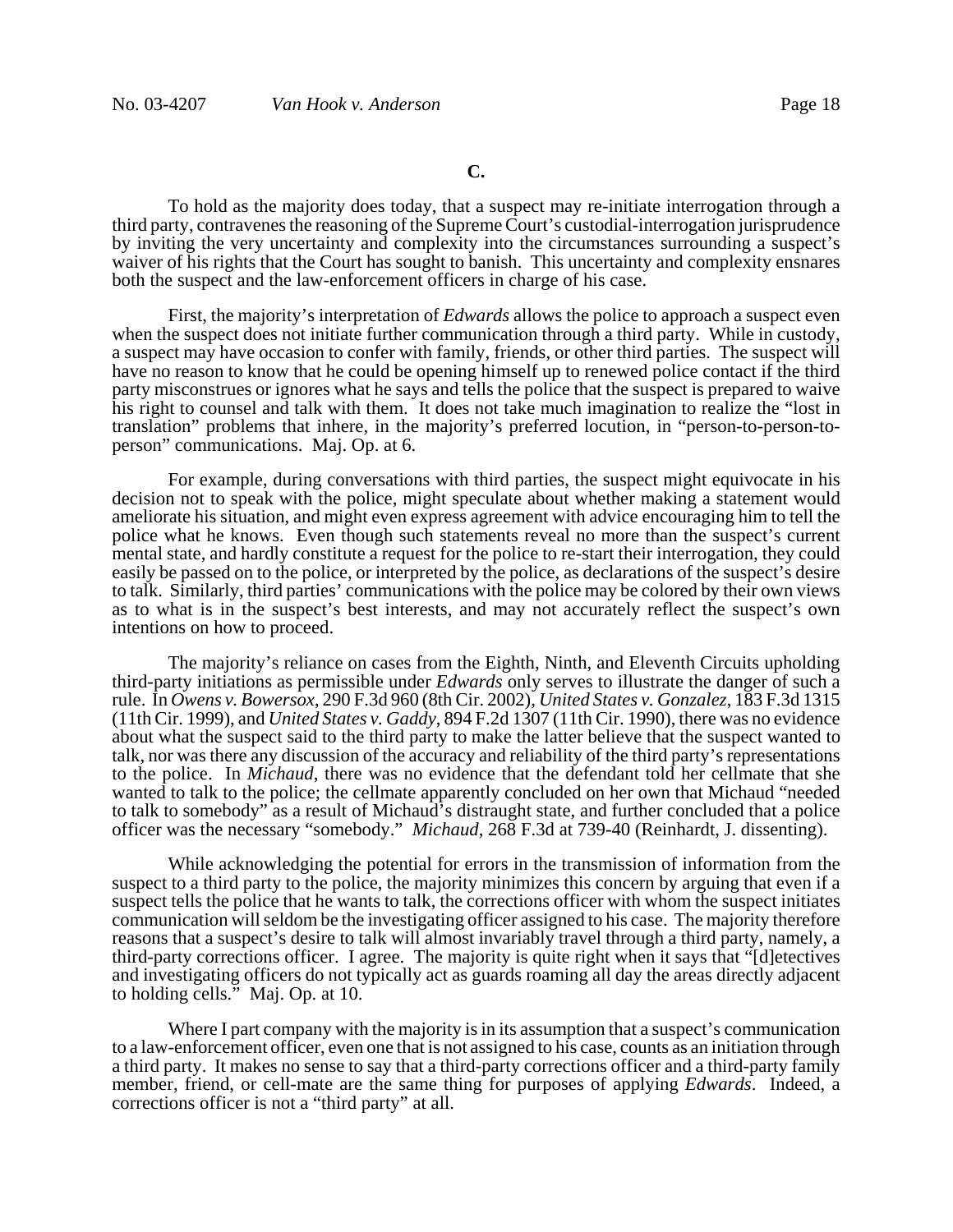It goes without saying that the relationship between the suspect and the police—defined broadly to include corrections personnel beyond just the investigating officer—is adversarial. Is it possible, as the majority muses, that a suspect might make statements to a prison guard that the guard misinterprets as "evinc[ing] a willingness and a desire for a generalized discussion about the investigation"? *Bradshaw*, 462 U.S. at 1045-46. Of course. But that is the risk the suspect takes when he voluntarily chooses to discuss his case with a law-enforcement officer. Such a situation does not involve a "third party" in the relevant sense because the suspect "himself" has initiated communication "with the police," even if he has not initiated communication directly with the investigating officer responsible for his case, which *Edwards*, on its face, does not require. For these reasons, the majority misses the mark when it contends that a suspect might prefer to initiate communication through his mother, rather than through his prison guard, because "[f]rom the suspect's perspective," his mother is the more trustworthy party. A suspect who tells his guard that he wants to talk is not initiating communication to the police "through" anyone; he is speaking directly to them.

As we have seen, the majority is not interested in examining the nature of the communication between the suspect and the third party, nor is it troubled by the way in which a suspect's intentions could be misinterpreted or ignored by a third party. Instead, the majority contends that any concerns about the accuracy of the communication from the suspect to the third party to the police can be easily put to rest by having the police confirm the suspect's "willingness and desire" to talk before renewing their interrogation. *Bradshaw*, 462 U.S. at 1045-46 (holding that an initiation occurs when a suspect makes a statement that evinces "a willingness and a desire for a generalized discussion about the investigation"); *United States v. Whaley*, 13 F.3d 963, 966 (6th Cir. 1994).

According to the majority then, once the police have learned from a third party that a suspect wishes to waive his rights and talk, the police may resume contact with the suspect to verify the third party's representation. The majority fails to explicate the content of this "limited inquiry" that law enforcement may conduct. More importantly, the majority turns the *Edwards* rule on its head by holding that a suspect initiates communication with the police only after the police ask him if he wants to talk: An initiation occurs "[w]hen the police receive information that a suspect wants to talk; when there is a sufficient basis for believing its validity; and *when the police confirm with the suspect the validity of that information*." Maj. Op. at 21-22 (emphasis added). As explained above, the police cannot approach a suspect to discuss the case unless an initiation by the suspect has already occurred. *Oregon*, 462 U.S. at 1039; *Johnson*, 400 F.3d at 187. It is the suspect's initiation that gives the police license to ask him if he is prepared to waive his rights and answer questions; police contact prior to an initiation, or for purposes of sparking an initiation, is a clear violation of *Edwards*. Thus, contrary to the majority's assertion, the better reasoned view is that a third-party initiation occurs, if at all, when the third party conveys to the police the suspect's alleged desire to talk without the aid of counsel.

Here we encounter the second layer of uncertainty and complexity that plagues third-party initiations, this time for law enforcement. The majority says that the police will have to have "a sufficient basis for believing" the third party's representations before they may resume contact with the suspect. We are left to guess about what constitutes a "sufficient basis," and so are the police. Even though the Court's opinion lands law enforcement on uncertain terrain, the majority chooses not to spell out any rule to guide police conduct in responding to an alleged third-party initiation. Of course, any attempt to do so immediately runs afoul of the Supreme Court's admonition that the rules governing custodial interrogation should not put law-enforcement officers in the position of making "difficult judgment calls." *Davis*, 512 U.S. at 461. But that is exactly what will happen.

To overcome the "heavy" presumption against a custodial suspect's waiver of his rights, *Moran*, 475 U.S. at 450-51 (Stevens, J. dissenting), the prosecution will have to show that the police had a reasonable and good-faith basis for believing that the suspect communicated an intention to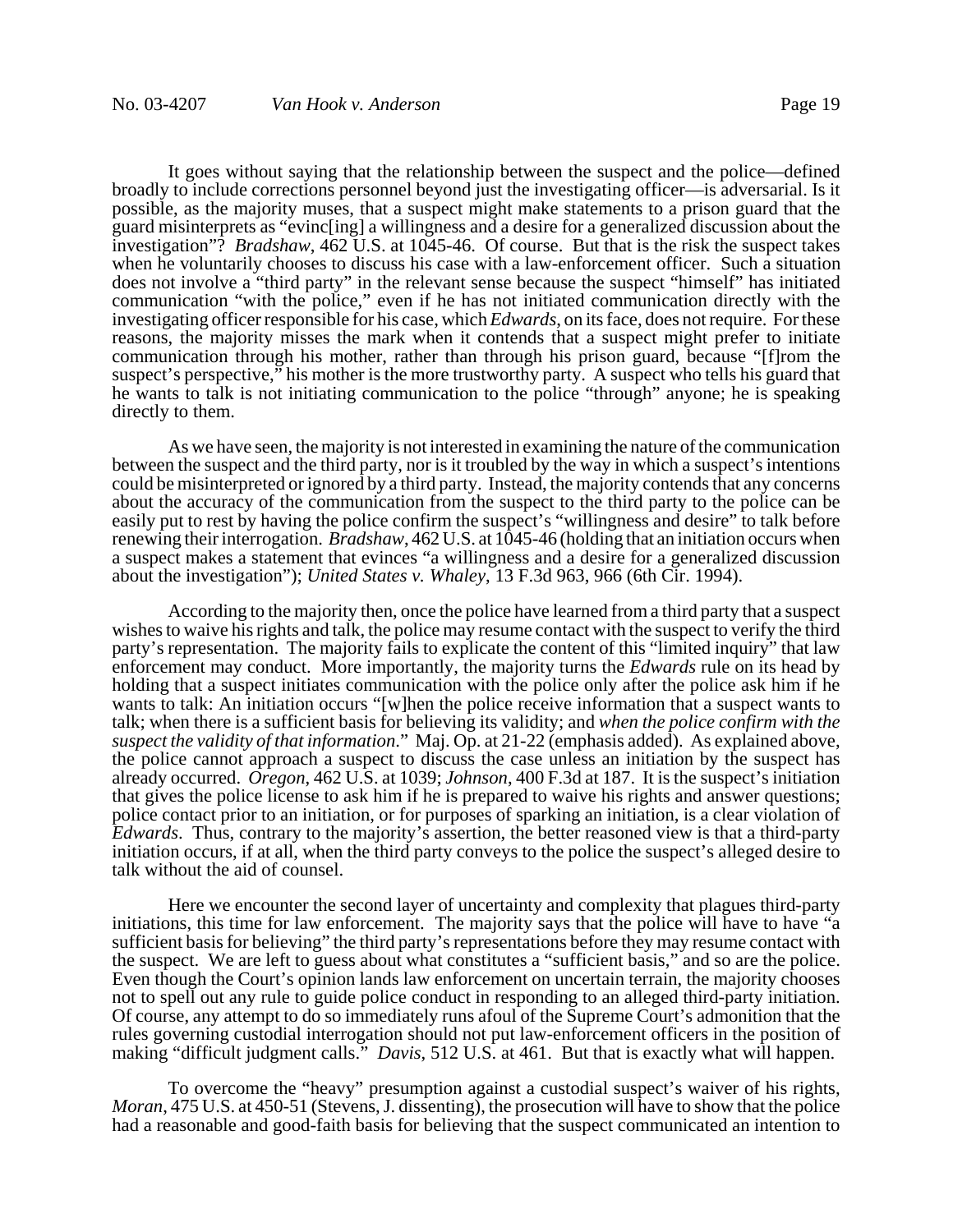talk through the third party. This, in turn, will compel the police to verify that a conversation between the suspect and the third party actually occurred, and to assess the credibility and motivations of the third party. In addition, the police will have to examine the reliability of the purported waiver by probing the third party about exactly what the suspect said and in so doing, exercise their discretion in deciding whether the suspect's statements sufficiently express a "willingness and desire" to talk such that police may approach him. Among the more obvious questions that the majority's opinion will relegate to police officers include: Who may be regarded as a proper third party agent? What words must a suspect use to show that he is prepared to waive his rights? Is it enough for the suspect to agree with a third party's recommendation that he talk, or must he affirmatively say that he "will" talk? What if the suspect says he will talk but never instructs the third party to so advise the police?

The Supreme Court instructed us in *Davis* that it is asking too much of law-enforcement officers to require them to assess whether a suspect is invoking his right to counsel even when the suspect is in the presence of police officers who can directly observe him and hear his statements first-hand. If that is the case, then I fail to see how it is not asking too much of law enforcement to assess a suspect's intention to waive his rights where that purported intention is not communicated openly to the police, but is relayed through a third party.

Ultimately, of course, the complicated questions surrounding third-party initiations will end up in the courts. To sort out the mess, courts will be compelled on a case-by-case basis to develop new standards for adjudicating the propriety of third-party initiations. In the end, we can safely conclude that the hallmark "clarity" and "certainty of [] application" of the *Edwards* rule will be lost. *Minnick*, 498 U.S. at 151.

### **D.**

Finally, it cannot be ignored that the majority's opinion creates a glaring asymmetry in the law of custodial interrogations. A suspect cannot invoke his right to counsel through a third party. It would be impossible for a suspect to satisfy *Davis's* "unambiguous" requirement for invoking the right to counsel without the suspect himself telling the police that he wants a lawyer. *Davis*, 512 U.S. at 459 (stating that a suspect "must articulate his desire to have counsel present sufficiently clearly that a reasonable police officer in the circumstances would understand the statement to be a request for an attorney"). Moreover, the Supreme Court has held that a suspect's own lawyer cannot protect his right to counsel for him. *Moran*, 475 U.S. at 425 (holding that the police were not required to refrain from questioning the suspect, even where the suspect's attorney contacted the police to ensure that he would not be questioned outside the presence of counsel, because the suspect himself did not tell the police that he wanted a lawyer).

Here, the majority adopts the opposite approach: A third party who could not invoke the accused's right to counsel may nonetheless play a crucial role in bringing about the waiver of that right. It makes no sense to apply different standards to the invocation of constitutional rights and the waiver of those same rights. Nonetheless, such is the paradox the majority has wrought.

The majority rejects this characterization on the grounds that "[t]he symmetrical opposite of '*invoking* the right to counsel,' is not initiating a discussion but rather *waiving* the right to counsel." Maj. Op. at 21 (emphasis in the original) (internal citation omitted). True, initiation alone does not amount to a waiver that enables the police to re-start their questioning. A suspect must both initiate communication with the police and knowingly and intelligently waive his right to counsel. Although initiation and waiver are separate inquiries, a proper initiation (i.e., where the suspect initiates a dialogue with the police in which he expresses "a willingness and a desire for a generalized discussion about the investigation") is indispensable to finding a valid waiver. *Edwards*, 451 U.S. at 486, n. 9 (stating that the validity of the waiver depends on whether it was knowing and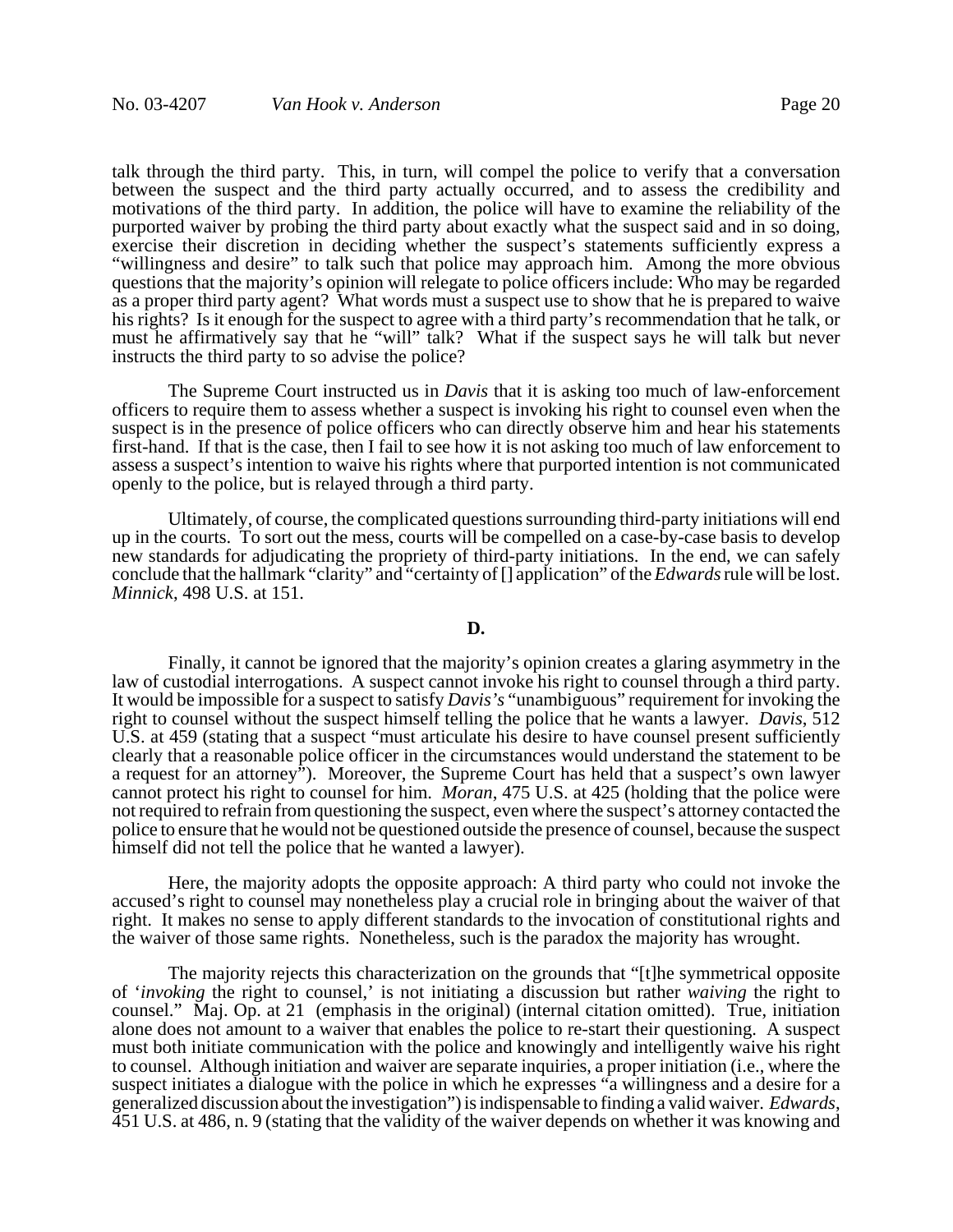intelligent under the totality of the circumstances, "including the necessary fact that the accused, not the police, reopened the dialogue with the authorities"). Indeed, a knowing and intelligent waiver will not cure an improper initiation, i.e., an initiation at the behest of the police. As the Supreme Court stated in *McNeil v. Wisconsin*, 501 U.S. 171, 177 (1991), "[i]f the police do subsequently initiate an encounter in the absence of counsel . . ., the suspect's statements are presumed involuntary and therefore inadmissible as substantive evidence at trial, even where the suspect executes a waiver and his statements would be considered voluntary under traditional standards."

Thus, because initiation remains bound up with the suspect's waiver, and because the majority holds that the initiation can occur through a third party, the majority's opinion does indeed give third parties an authority to act on the suspect's behalf in bringing about the waiver of his constitutional rights that those same third parties are not accorded when it comes to invoking the suspect's rights in the first place. Under the majority's holding, the police may renew contact with a suspect based on a third party's representations that the suspect wants to talk without the aid of counsel. In contrast, the police need not terminate their questioning based on a third party's representations that the suspect wants a lawyer. If the law demands that the suspect act on his own in requesting a lawyer, then I cannot fathom why he is any less competent to act on his own in rescinding that request, the necessary first step of which is initiating communication with the police.

### **II.**

Having explained why allowing third-party initiations constitutes a departure from *Edwards* and the Supreme Court's custodial-interrogation jurisprudence generally, I turn now to the question of whether, even if *Edwards* did not prohibit third-party initiations, there is sufficient evidence to conclude that Van Hook initiated communication with the police through his mother.

The majority correctly notes that on habeas review, we presume that the factual findings of the Ohio Supreme Court are correct. We may set aside those findings only if one of the eight exceptions in 28 U.S.C.  $\S$  2254(d)(1)-(8) (the pre-AEDPA statute that governs our review) is satisfied. Van Hook argues that subsection (8) applies because the record does not support the Ohio Supreme Court's factual determination that he initiated communication with the police through his mother. I agree.

When Van Hook was apprehended by the Florida authorities on April 1, 1985, he invoked his right to counsel. That same day, the Florida police officers alerted Cincinnati Detective William Davis, who was in charge of the investigation into Self's murder, that they had taken Van Hook into custody. Detective Davis and his Homicide Squad colleague, Kerry Rowland, immediately flew to Fort Lauderdale and went straight to the Broward County jail. There is no dispute that before he began his interrogation, Detective Davis knew that (1) Van Hook had invoked his right to counsel, (2) Van Hook himself did not contact either Cincinnati or Florida law-enforcement personnel to tell them that he wanted to talk, and (3) Van Hook did not ask anyone else to contact Detective Davis on his behalf to ask Detective Davis to come to the Florida jail. Despite these uncontroverted facts, the majority concludes that it was entirely consistent with *Edwards* for Detective Davis to have arranged for Van Hook's transfer to an interrogation room at the Florida jail, and once there, to have advised Van Hook that he and Detective Rowland "had a lot to talk to him about." No *Edwards* violation occurred, according to the majority, because on the day he flew to Fort Lauderdale, Detective Davis spoke to Van Hook's mother, who said something that made Detective Davis believe that Van Hook wished to speak with him.

Here the problems with third-party initiations discussed in Part I come alive. All the record establishes is that Detective Davis believed, after talking with Van Hook's mother, that Van Hook was willing to make a statement. We do not know what Van Hook's mother said to Davis that convinced Davis that Van Hook wanted to talk. We do not know, for instance, whether Van Hook's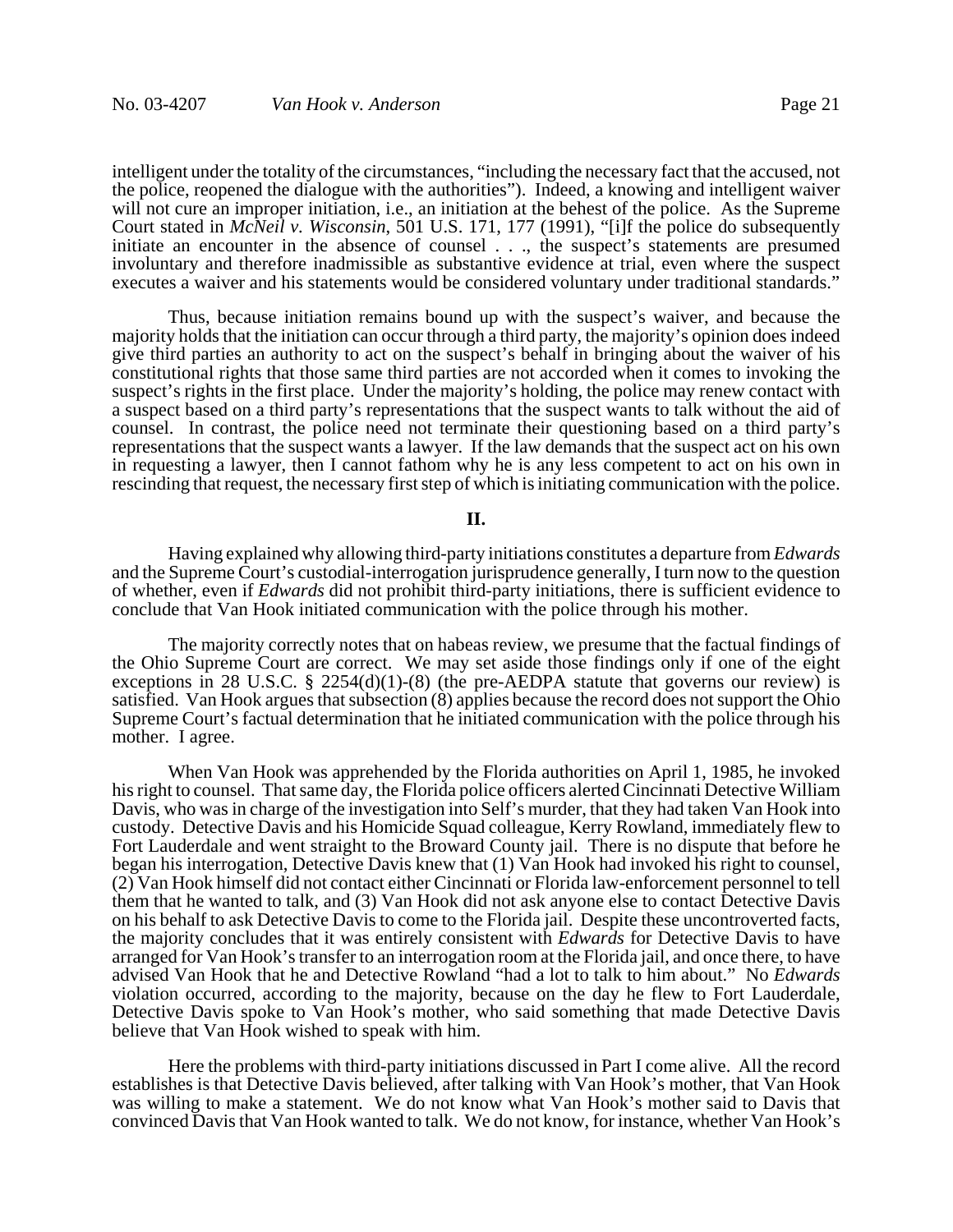mother suggested to Davis that Van Hook would talk because (1) she had urged Van Hook to cooperate with the police, (2) her familiarity with her son and his mental state led her to believe that he wanted to talk, or (3) Van Hook unambiguously told her that he wanted to confess. Van Hook's mother may have misconstrued his comments, she may have been speaking out of her own subjective beliefs and motivations, or she may have accurately reported Van Hook's statements, which may or may not have been sufficient to show Van Hook's "willingness and [] desire for a generalized discussion about the investigation." *Bradshaw*, 462 U.S. at 1045-46. The point is that we do not know because the record is silent on these issues.

Similarly, we do not know what Van Hook said to his mother that prompted her to tell Detective Davis whatever she told him. Although Van Hook told Detective Davis in the Florida interrogation room, "I talked to my Mom today an' she jus' told me, you know, be cooperative an' jus' tell the truth," this statement tells us only what Van Hook's mother recommended that he do. It in no way establishes that Van Hook told his mother that he wanted to talk with the police, nor does it establish that he asked his mother to inform the police of his desire to talk.

The faulty factfinding of the Ohio Supreme Court in concluding that the record supported the proposition that Van Hook initiated communication through his mother did not go unnoticed by the dissenting members of that court. Justice Wright aptly summarized his colleagues' reasoning:

There is not a scintilla of evidence in the record to show that the appellant initiated further discussion. The court justifies its holding by drawing one inference from another. It infers that the appellant initiated further discussion from the inference about what appellant's mother supposedly stated to Officer Davis. This is guesswork about facts which are not in the record. Such inference building undermines the constitutional foundations upon which *Bradshaw*, *Fields*, and *Edwards* . . . are built.

*Ohio v. Van Hook*, 530 N.E.2d 883, 894 (1988) (Wright, J., dissenting).

I believe that the Ohio Supreme Court's factual finding is not entitled to any deference from this Court because the evidence is not sufficient to show that Van Hook initiated communication with the police through his mother. Accordingly, I would grant Van Hook's petition for habeas relief.

### **III.**

In holding that custodial suspects may initiate communication with the police through a third party other than his attorney, the majority today repudiates the only interpretation of *Edwards* that is consistent with the Supreme Court's custodial-interrogation jurisprudence. Applying its new rule, the majority infers, based on evidence that is not in the record, that Van Hook initiated communication with the police through his mother. Because I believe that the majority's endorsement of third-party initiations impermissibly heightens the risk of constitutional error, and that such an error has occurred in this case, I respectfully dissent.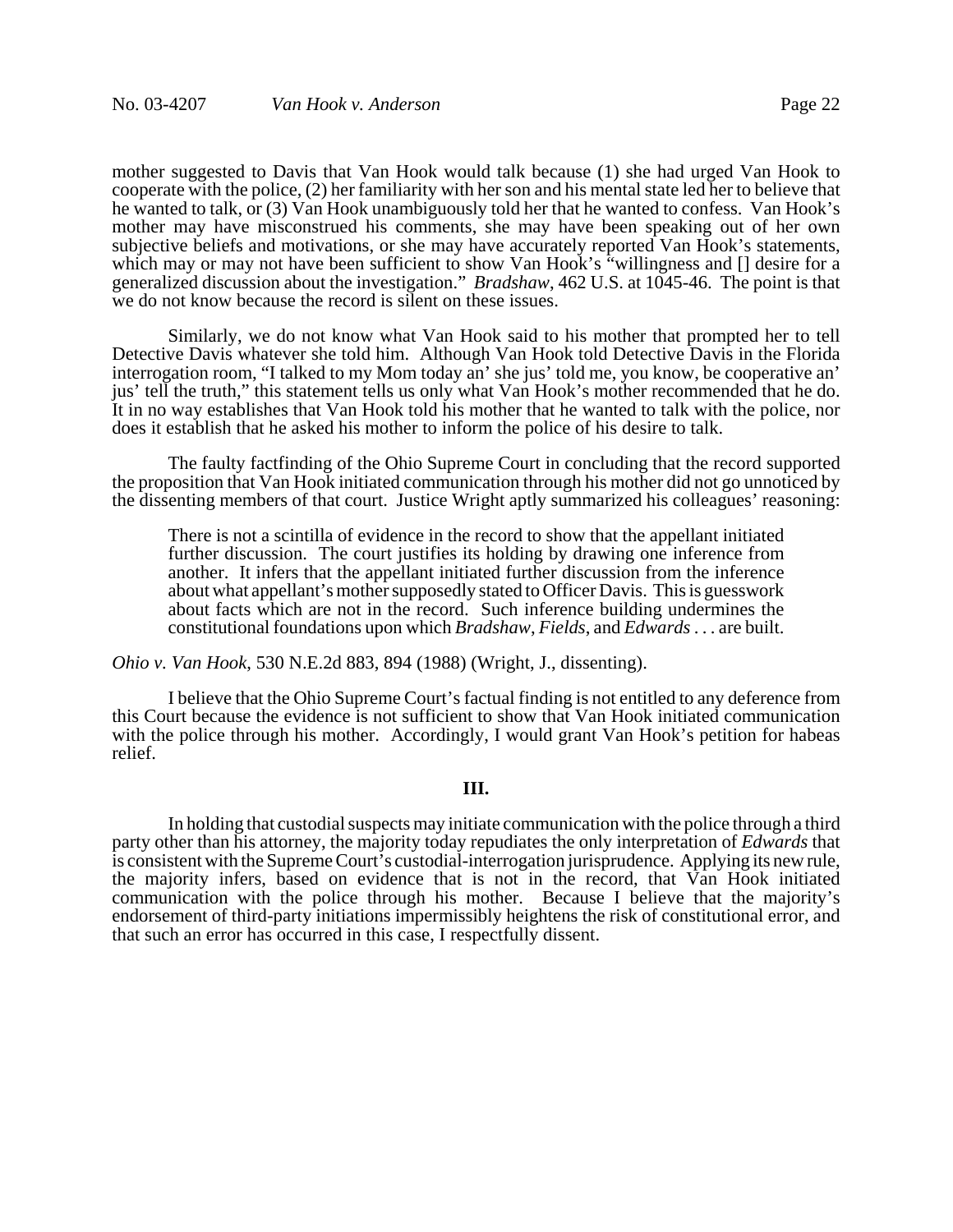## **DISSENT \_\_\_\_\_\_\_\_\_\_\_\_\_\_\_\_\_**

**\_\_\_\_\_\_\_\_\_\_\_\_\_\_\_\_\_**

MERRITT, Circuit Judge, dissenting. Judge Cole's opinion convinces me that once the accused has invoked his right to counsel, as here, the police may no longer interrogate him unless he either reinitiates interrogation himself directly or reinitiates interrogation through the counsel he has requested. After the accused has requested counsel, the police should not be able to importune him through relatives, friends, fellow inmates, prison guards or the press to subject himself to further interrogation. The Supreme Court has been strict in its enforcement of the *Edwards* rule.

Even if we permitted third party initiation, the State — at a minimum — would have to prove that (1) after invoking his right, the accused himself initiated contact on his own through a third person, (2) the third person contacted the police after the accused invoked his right, and (3) the waiver of the previously invoked right did not arise because the police encouraged the third person to convince the accused to break his silence and confess without counsel. The State has proved none of these elements in this case. There is no basis in the record before us for concluding (1) that Van Hook asked his mother to have the police contact him after he invoked his right, (2) that Van Hook's mother told the police that Van Hook had changed his mind after invoking his right and now wanted to talk, or (3) that the claimed waiver did not involve police efforts to get Van Hook's mother to convince him to talk to them.

Detective Davis himself testified that neither Van Hook himself nor any third person on behalf of Van Hook had asked for renewed police contact:

Q. And did you receive any information, either in your phone conversation with Detective Moody or upon your arrival in Ft. Lauderdale indicating that Mr. VanHook desired to talk to you?

A. No.

Q. So it's fair to say that when you arrived in Ft. Lauderdale, all you knew at that point was that Mr. Vanhook was in custody, is that correct?

A. Correct.

. . . .

Q. But you knew when you went into that interview room that he had in fact requested to speak to an attorney, or indicated he would like to have an attorney present before speaking with members of law enforcement, is that correct?

A. Yes, I was advised of that earlier by phone.

Q. When you left Cincinnati for Ft. Lauderdale, you knew that Mr. VanHook had indicated that he did not wish to speak with police officers until after he had consulted with an attorney, is that accurate?

A. I knew that he did not want to talk to police officers at that time. At the time of his arrest.

Q. And at 9:35 [P.M.] on that April 1st then you advised him of his rights?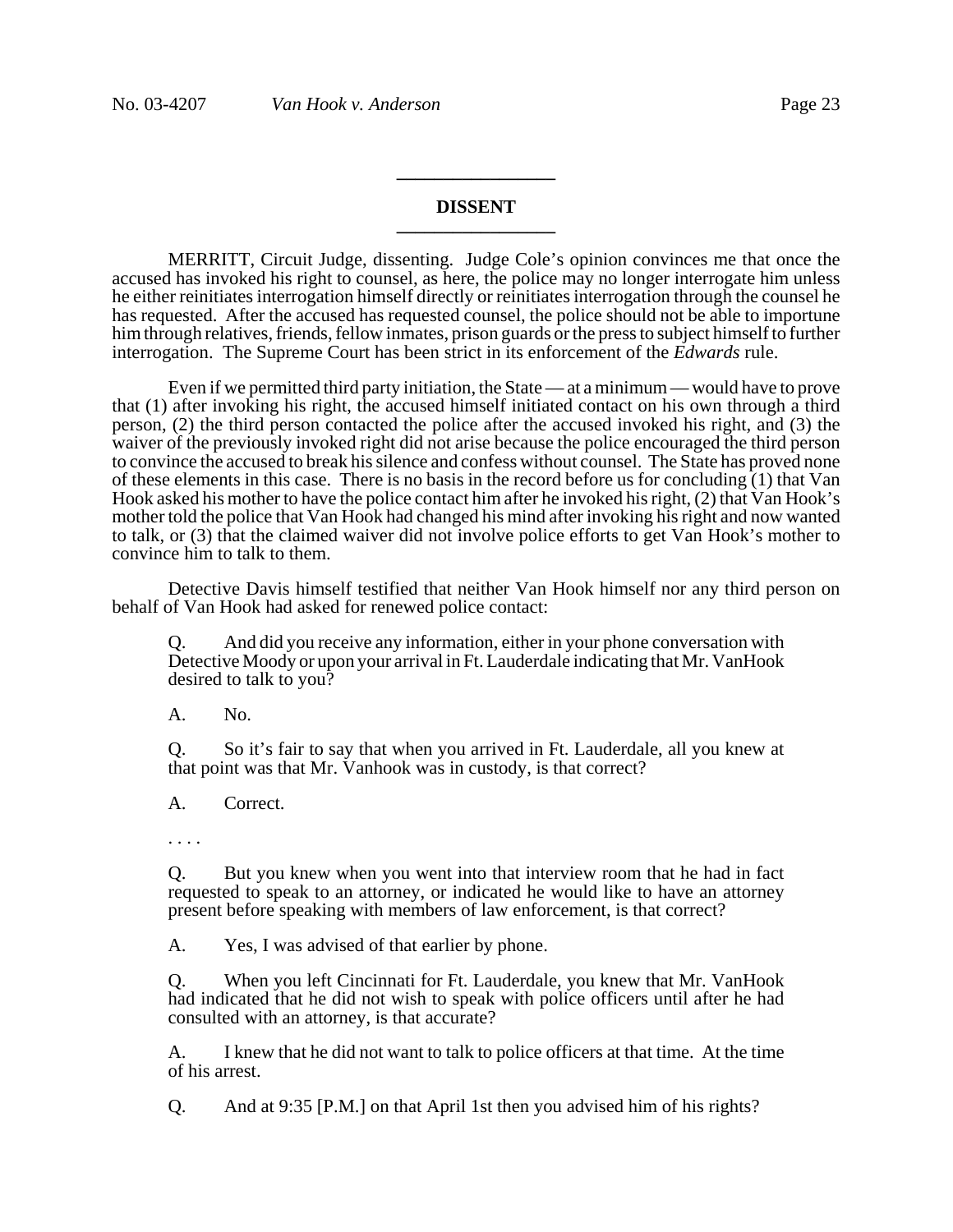### A. Correct.

Q. And this is after you advised him that you had a lot to talk about, he indicated he had talked with his mother, and that he wished to talk to you at that time?

A. Yes, sir.

Q. *And it's your testimony today that he didn't call or he didn't have anybody call you and say to come to the jail when you arrived in Ft. Lauderdale, that he wanted to talk with you*?

A. *That's correct*.

(Emphasis added, App. 370-81, 3784, 3785-86.)

Detective Davis had several telephone and in-person conversations with Van Hook's mother while Van Hook was on the lam in Florida. It may be that Detective Davis told Van Hook's mother before the police found and arrested Van Hook that she should get Van Hook to turn himself in and confess his crime. And it may be that when she talked to her son before and after he was arrested, that she told him that Davis wanted to talk to him and that he should "tell the truth." But there is nothing in the record at all to suggest that after invoking his rights Van Hook reinitiated contact with police through his mother. Detective Davis' testimony is to the contrary. There is no fact or reasonable inference from a fact that Van Hook's mother even talked to the police after Van Hook invoked his right to counsel.

The majority opinion appears to claim that all of the Ohio Supreme Court conclusions are factual findings to which we are obligated to defer under  $\S 2254(d)(8)$ , title 28 (pre-AEDPA). This rendition of our standard of review does away with the normal rule that the application of a constitutional rule or standard to the facts is a mixed question of law and fact calling for *de novo* review. *See*, *e.g.*, *Brown v. Allen*, 344 U.S. 443, 507 (1953) ("Thus, so-called mixed questions or the application of constitutional principles to the facts as found leave the duty of adjudication with the federal judge"); *Miller v. Fenton*, 474 U.S. 104, 115 (1985) ("For several reasons we think it would be inappropriate to abandon the court's longstanding position that the ultimate question of admissibility of a confession merits treatment as a legal inquiry requiring plenary federal review"). This same standard of review is used in many other areas of constitutional review of state action. *See*, *e.g.*, *Bose Corp. v. Consumers Union*, 466 U.S. 485, 508 n. 27 (1984) ("The simple fact is that First Amendment questions of 'constitutional fact' compel this Court's de novo review"); *Adams v. Turner*, 44 U.S. 590, 600 (Brandeis, J., dissenting); ("*Ex facto jus oritur* [the law arises out of the fact]. That ancient rule must prevail in order that we may have a system of living law.").

When we look at the record as a whole, including the police records showing contacts between Cincinnati police and Van Hook's family, and apply the constitutional rule to the facts, it is clear that there was no contact between Cincinnati police and Van Hook's mother or family on the day of Van Hook's arrest, or any reinitiation by Van Hook through anyone else.

Counsel for Van Hook reports in his brief pages 10-11 an "exhaustive examination" of police records of all contacts with Van Hook's family during their successful efforts to find him and have him arrested in Florida:

An exhaustive examination of the Cincinnati Police Department's file on Robert Van Hook reveals no mention is made in 776 pages of police records, reports, and notes (contained in the joint appendix) to any conversation between Van Hook's mother and police between the time Van Hook requested counsel and police reinitiated interrogation in violation of *Edwards*. (Police Records, Apx. Vol. 14-15,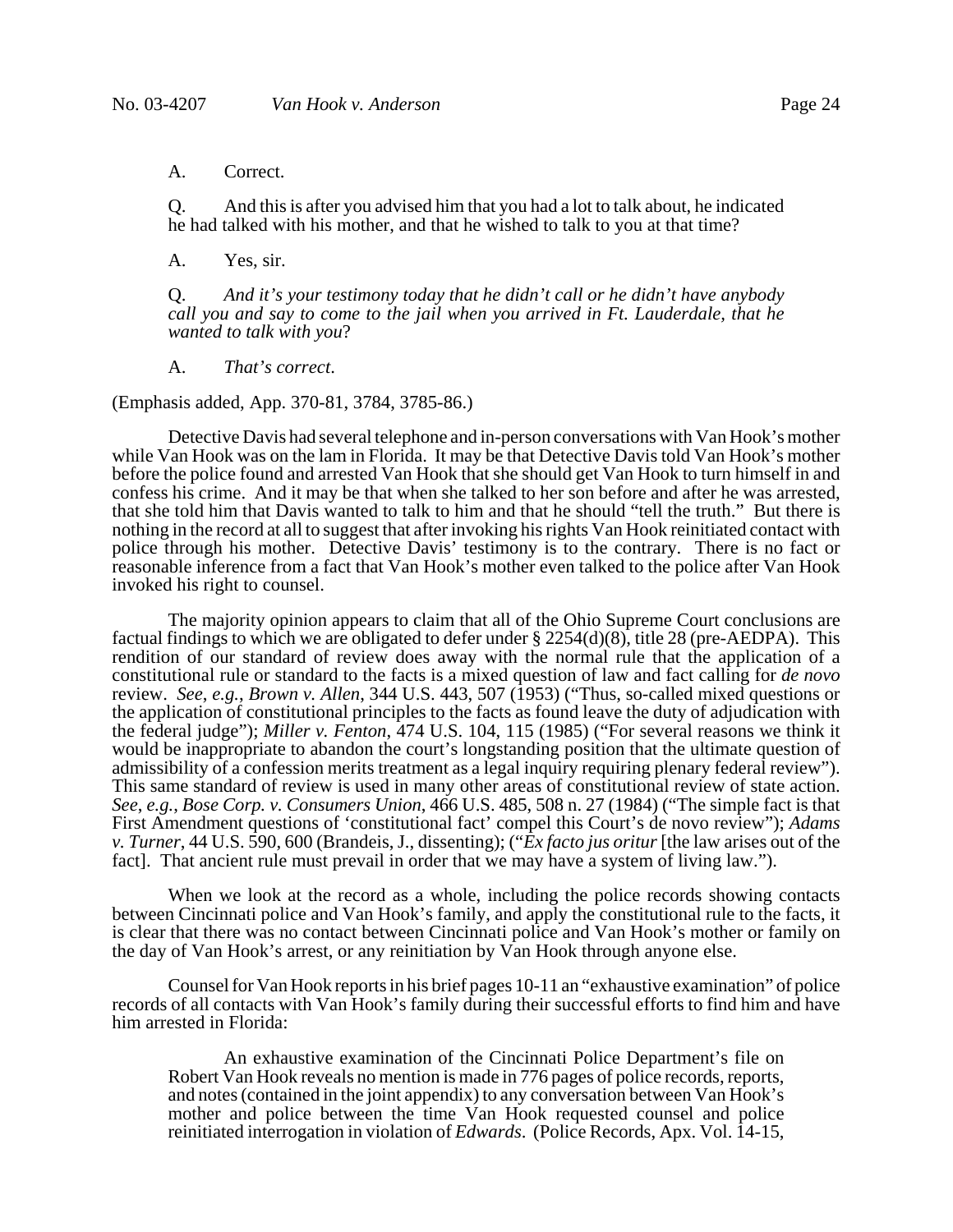### pp. 4780-5554).

The records of the Cincinnati Police Department detail conversations with Van Hook's mother on seven separate occasions: (1) Officer Davis has Detective Weber call Van Hook's mother on 2/26/85 (*Id*. at Vol. 14, pp. 4897, 5171); (2) Officer Davis has Detective Weber call Van Hook's mother on 3/5/85 (*Id*. at 4914); (3) Officer Davis has Michael Ramsey call Van Hook's mother on 3/5/85 (*Id*.); (4) Van Hook's mother calls Detective Weber on 3/11/85 (*Id*. at 4919, 5174); (5) Officers Hennekes, Davis, and Rowland speak with Van Hook's mother at her house on 3/13/85 (*Id*. at 4922-24); (6) Officers Hennekes and Davis return to Van Hook's mother's house and put tracer on her phone on 3/14/85 (*Id*. at 4928); and (7) Officer Hennekes receives a call from Van Hook's mother on 3/21/85 (*Id*. at 4935).

The Cincinnati police file indicates a subpoena was issued for Van Hook's mother's phone records 3/7/85 (*Id*. at 4917). And Van Hook's mother's phone records are included in the police file as well. (*Id*. at Vol. 15, pp. 5348-55). The file also includes references to phone calls with Van Hook's step-mother 3/6/85 (*Id*. at Vol. 14, pp. 4930-31). Van Hook's father 3/7/85 (*Id*. at 4931), and van Hook's uncles 3/7/85 (*Id*. at 4916). Yet, conspicuously absent from the 776 page file of the Cincinnati Police Department is any mention of a conversation with Van Hook's mother on the day of his arrest.

The majority does not even mention these records, Detective Davis' testimony or their effect on the State's claim that Van Hook reinitiated contact with the police through his mother. The majority's treatment of the case does not fall within any bright line rule based on *Edwards*, nor the more general *Edwards* standard that we "should indulge every reasonable presumption against waiver of fundamental constitutional rights" and that "doubts must be resolved in favor of protecting the constitutional claim," and that "it is the State that has the burden of establishing a valid waiver." *Michigan v. Jackson*, *supra*, 475 U.S. 625, 633 (1986), a case applying the reasoning of *Edwards*. The majority refuses to apply this standard or observe the admonition of the Supreme Court in *Michigan v. Mosley*, 423 U.S. 96, 110 fn. 2 (1975):

[T]he reason to keep the lines of communication between the authorities and the accused open when the accused has chosen to make his own decisions are not present when he indicates instead that he wishes legal advice with respect thereto. The authorities may then communicate with him through an attorney. More to the point, the accused having expressed his own view that he is not competent to deal with the authorities without legal advice, a later decision at the authorities' insistence to make a statement without counsel's presence may properly be viewed with skepticism.